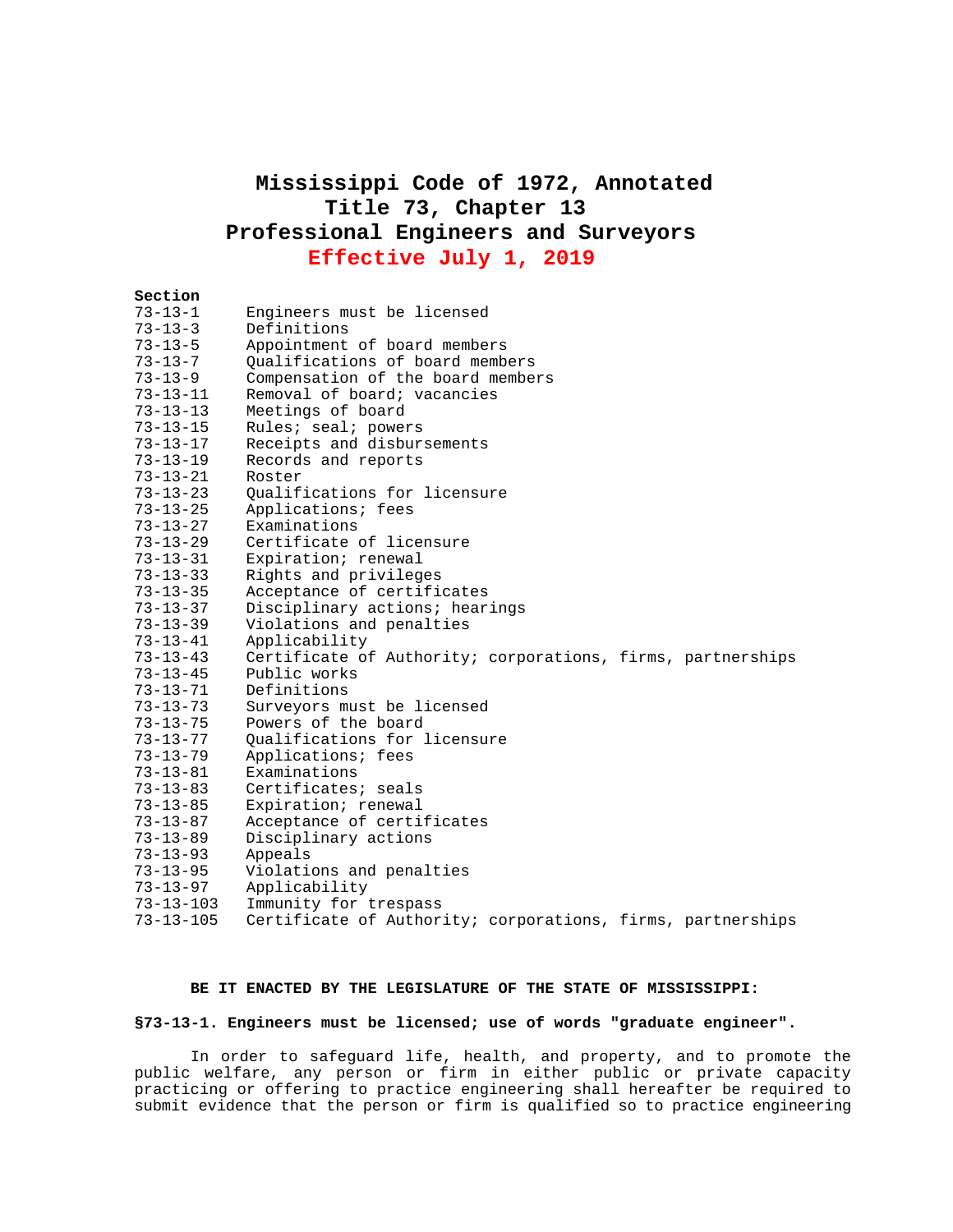and shall be licensed as hereinafter provided; and it shall be unlawful for any person or firm to practice or to offer to practice in this state, engineering, as defined in the provisions of Sections 73-13-1 through 73-13-45, or to use in connection with his name or otherwise assume, use, or advertise any title or description tending to convey the impression that he is a professional engineer, unless such person has been duly licensed under the provisions of<br>Sections 73-13-1 through 73-13-45. There is specifically reserved to 73-13-1 through 73-13-45. There is specifically reserved to engineering graduates of all universities and colleges accredited by a regional accrediting body that is recognized by the United States Department of Education, the right to disclose any college degrees received by such individuals and use the words "graduate engineer" on his stationery, business cards, and personal communications of any character.

### **§73-13-3. Definitions.**

The term "engineer" as used in sections 73-13-1 through 73-13-45 shall mean a professional engineer as hereinafter defined.

The term "professional engineer" within the meaning and intent of Sections 73-13-1 through 73-13-45 shall mean a person who has met the qualifications as required under Section 73-13-23(1) and who has been issued a certificate of registration as a professional engineer.

The term "engineer intern" as used in Sections 73-13-1 through 73-13-45 shall mean a candidate for licensure as a professional engineer who has met the qualifications as required under Section 73-13-23(2) and who has been issued a certificate of enrollment as an engineer intern.

The term "practice of engineering" within the meaning and intent of Sections 73-13-1 through 73-13-45 shall mean any service or creative work the adequate performance of which requires engineering education, training, and experience in the application of special knowledge of the mathematical, physical, and engineering sciences to such services or creative work as consultation, investigation, expert technical testimony, evaluation, planning, design, and design coordination of engineering works and systems, planning the use of land, air and water, performing engineering surveys and studies, and the review of construction for the purpose of monitoring compliance with drawings and specifications; any of which embraces such engineering services or work, either public or private, in connection with any utilities, water resources, structures, buildings, machines, equipment, processes, work systems, projects, communications systems, transportation systems, industrial or consumer products or equipment of control systems; or engineering services or work of a communications, mechanical, electrical, hydraulic, pneumatic, chemical, geotechnical (including geology and geohydrology incidental to the practice of engineering), geological, environmental, or thermal nature, insofar as they involve safeguarding life, health or property, and including such other professional services as may be necessary to the planning, progress and completion of any engineering services.

Design coordination includes the review and coordination of those technical submissions prepared by others, including as appropriate and without limitation, consulting engineers, surveyors, architects, landscape architects, and other professionals working under direction of the engineer.

The term "firm" as used in Sections 73-13-1 through 73-13-45, shall mean a business entity that offers the professional engineering or surveying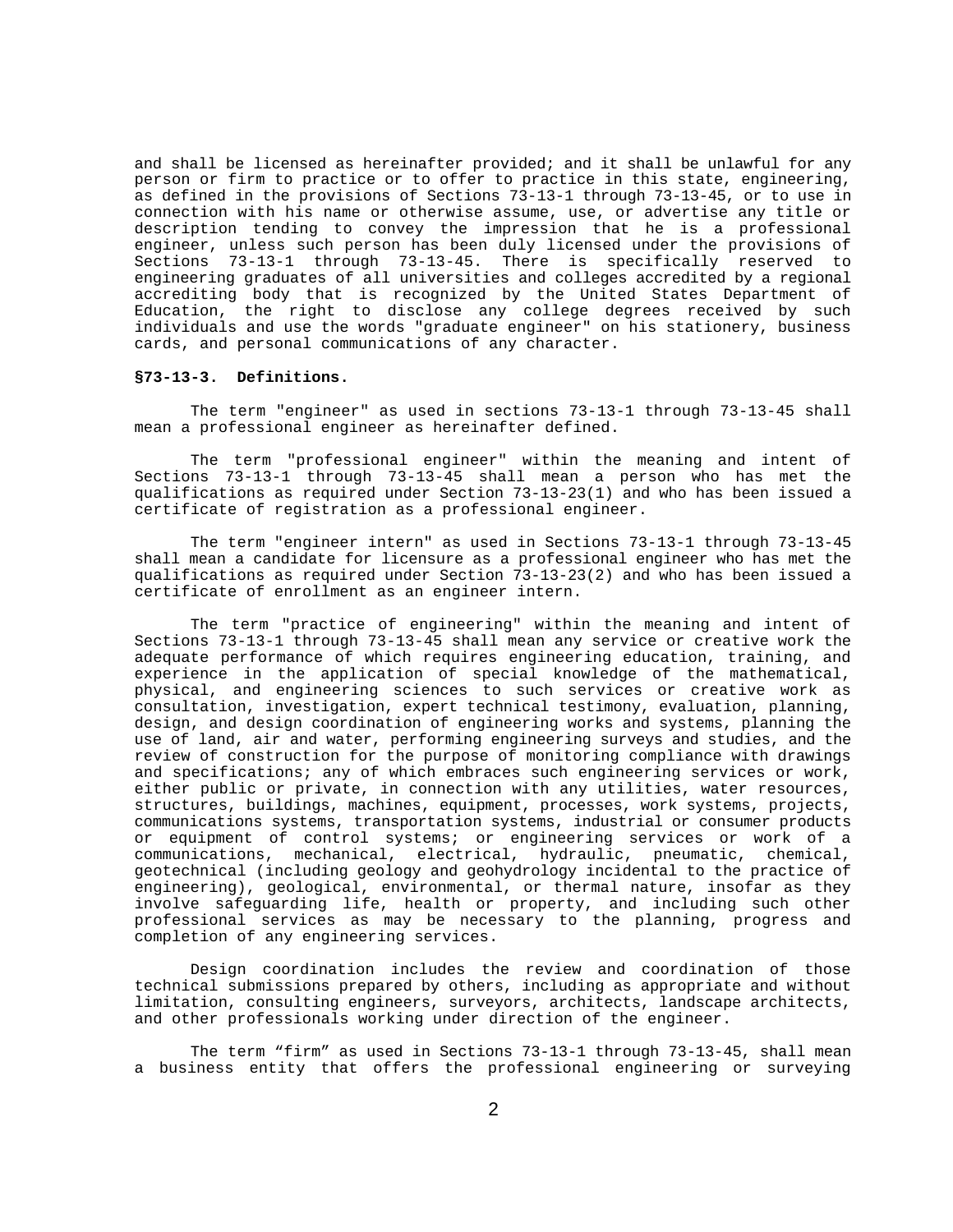services to the public of its licensed personnel who are either employees, officers, directors, partners, members or managers. A business entity may be formed as either:

- (a) A professional service corporation;
- (b) A corporation;
- (c) A partnership, including limited partnerships and limited liability partnerships; or
- (d) A limited liability company.

Prior to any contract for or the provision of professional engineering or surveying services in this jurisdiction, a firm shall obtain a certificate of authority under Section 73-13-43 or Section 73-13-105 of this chapter. A sole proprietorship, owned and operated by a licensee under this chapter is not required to obtain a certificate of authority under Section 731-13-43 or Section 731-13-105. A professional association of licensed professional engineers or professional surveyors is not required to obtain a certificate of authority under Section 731-13-43 of Section 731-13-105. Both the licensed sole proprietor and the licensees within a professional association shall maintain their individual licenses in active status and only offer the professional service for which they are licensed and qualified to provide.

Engineering surveys include all survey activities required to support the sound conception, planning, design, construction, maintenance and operation of engineered projects but exclude the practice of surveying as defined in section 73-13-71(d).

A person or firm shall be construed to practice or offer to practice engineering within the meaning and intent of Sections 73-13-1 through 73-13-45, who practices any branch of the profession of engineering; or provides, by verbal claim, sign, advertisement, letterhead, card, or in any other way represents himself to be a professional engineer, or through the use of some other title implies that he is a professional engineer; or who holds himself out as able to perform or provide, or who does perform any engineering service or work or any other professional service designated by the practitioner or recognized by educational authorities as engineering.

The term "board" as used in Sections 73-13-1 through 73-13-45 shall mean the Board of Licensure for Professional Engineers and Surveyors provided for by said sections.

### **§73-13-5. Appointment of board members.**

A Board of Licensure for Professional Engineers and Surveyors is hereby created whose duty it shall be to administer the provisions of Sections 73-13-1 through 73-13-105. The board shall consist of six (6) licensed professional engineers, who shall be appointed by the Governor from eighteen (18) nominees recommended by the Mississippi Engineering Society, and shall have the qualifications required by Section 73-13-7, and three (3) licensed professional surveyors who are not licensed professional engineers, who shall be appointed by the Governor from nine (9) nominees recommended by the Mississippi Association of Professional Surveyors and who shall have the qualifications required by Section 73-13-77. The members of the board shall be appointed from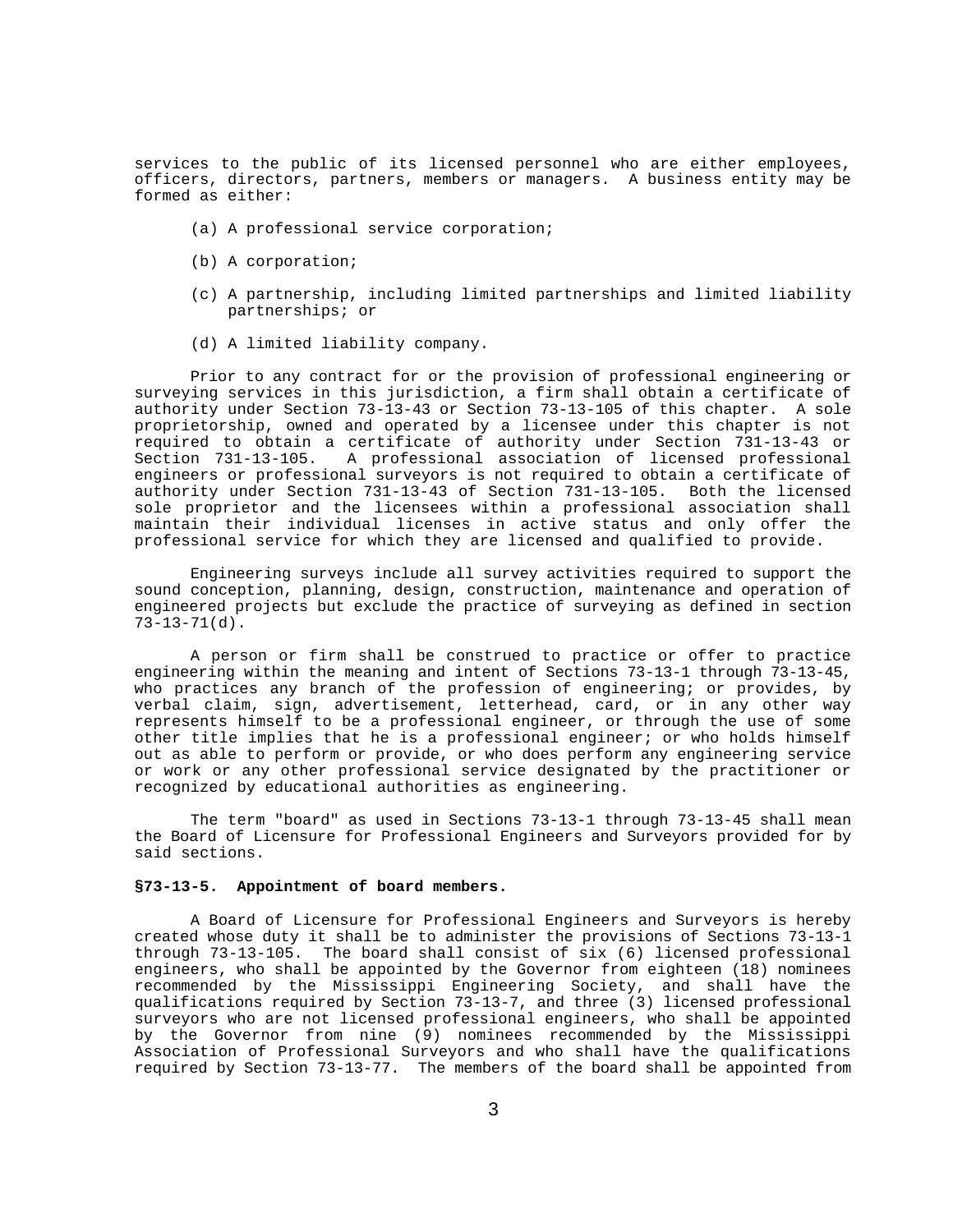the above nominees. The board so appointed shall have two (2) engineer members from each of the three (3) State Supreme Court districts, designated by district, Post 1 and Post 2, and shall serve for four (4) years, or until their successors are duly appointed and qualified.

The members recommended by the Mississippi Association of Professional Surveyors shall be appointed from each of the three (3) state Supreme Court districts and serve for four (4) years, or until their successors are duly appointed and qualified. Each member of the board shall receive a certificate of appointment from the Governor, and before beginning his term of office he shall file with the Secretary of State the constitutional oath of office. On the expiration of the term of any member, the Governor shall in the manner herein provided appoint for a term of four (4) years a licensed professional engineer having the qualifications required by Section 73-13-7, or a licensed professional surveyor having the qualifications required by Section 73-13-77 to take the place of the member of the board whose term is about to expire. Each member shall hold office until the expiration of the term for which such member is appointed or until a successor shall have been duly appointed and shall have qualified.

The initial members of the reconstituted board shall serve terms of office as follows:

(a) The term of the engineer member presently serving at large, which term was set to expire on April 8, 2004, shall expire on July 1, 2004; and from and after July 1, 2004, this appointment shall be designated as Post 1.

(b) The term of the engineer member presently serving at large, which term was set to expire on April 8, 2004, shall expire on July 1, 2005; and from and after July 1, 2004, this appointment shall be designated as Post 2.

(c) An appointment of an engineer member serving at large shall be made on July 1, 2004, and shall expire on July 1, 2006; and from and after July 1, 2004, this appointment shall be designated as Post 3.

(d) The term of the engineer member presently serving from the First Supreme Court District, which term was set to expire on April 8, 2006, shall expire on July 1, 2007; and from and after July 1, 2004, this appointment shall be designated as Post 4.

(e) The term of the engineer member presently serving from the Second Supreme Court District, which term was set to expire on April 8, 2006, shall expire on July 1, 2008; and from and after July 1, 2004, this appointment shall be designated as Post 5.

(f) The term of the engineer member presently serving from the Third Supreme Court District, which term was set to expire on April 8, 2006, shall expire on July 1, 2009; and from and after July 1, 2004, this appointment shall be designated as Post 6.

(g) The term of the surveyor member presently serving at large, which term was set to expire on April 8, 2007, shall expire on July 1, 2004; subsequent appointments shall be made from the First Supreme Court District; from and after July 1, 2004, this appointment shall be designated as Post 7.

(h) An appointment of a surveyor member shall be made from the Second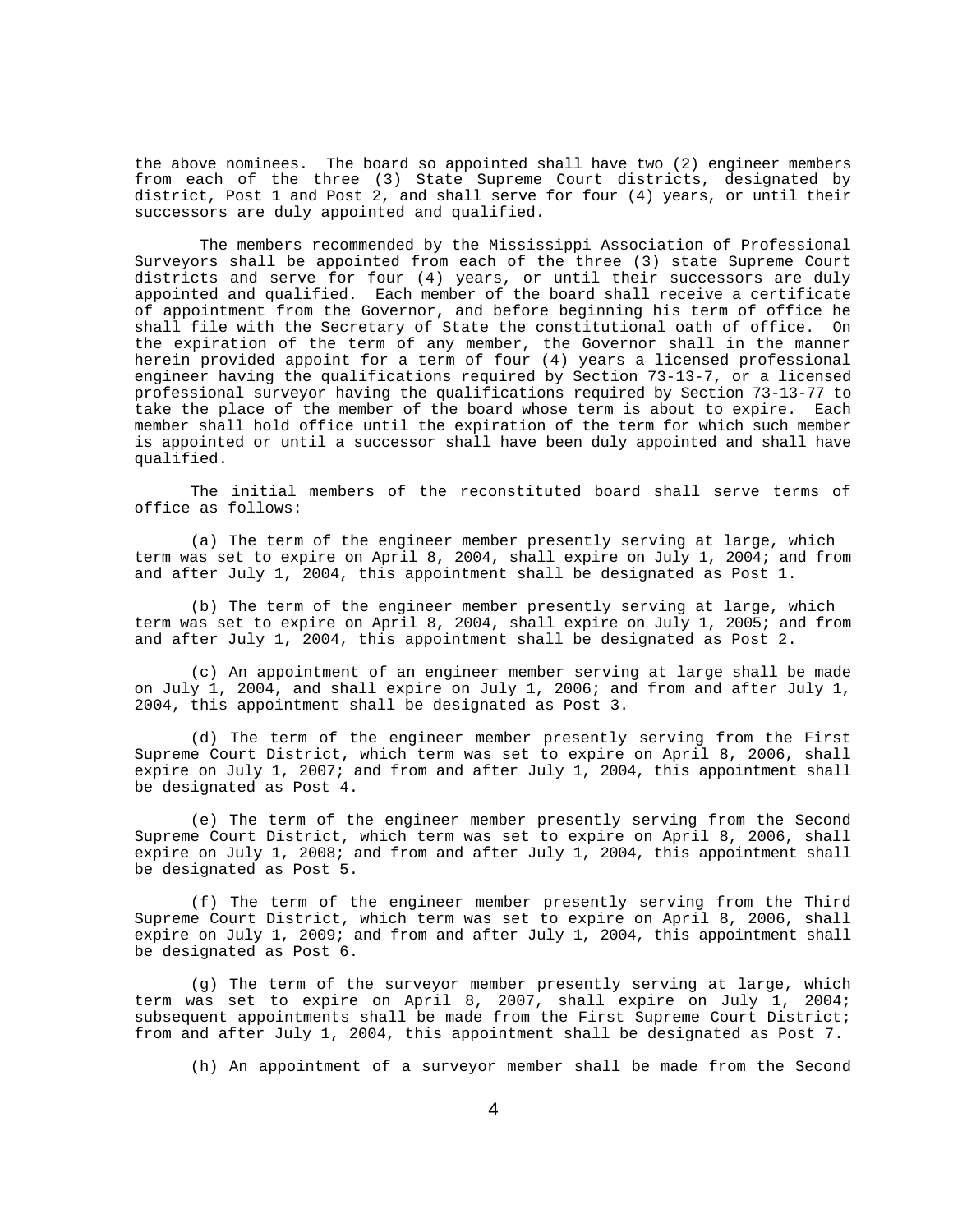Supreme Court District; the appointment shall be made on July 1, 2004, and shall expire on July 1, 2005; from and after July 1, 2004, this appointment shall be designated as Post 8.

(i) The term of the surveyor member presently serving at large, which term was set to expire on April 8, 2006, shall expire on July 1, 2006; subsequent appointments shall be made from the Third Supreme Court District; from and after July 1, 2004, this appointment shall be designated as Post 9.

At the expiration of a term, members of the board shall be appointed in the manner prescribed in this section for terms of four (4) years from the expiration date of the previous terms. Any vacancy on the board prior to the expiration of a term for any reason, including resignation, removal, disqualification, death or disability, shall be filled by appointment of the Governor in the manner prescribed in this section for the balance of the unexpired term. The Mississippi Engineering Society and/or the Mississippi Association of Professional Surveyors shall submit a list of nominees no more than ninety (90) days after a vacancy occurs, and the Governor shall fill such vacancies within ninety (90) days after each such vacancy occurs.

It shall not be considered the duty of the State of Mississippi to provide office space and office equipment for the board herein created.

No member of the board shall, during the term of his office or thereafter, be required to defend any action for damages in any of the courts of this state where it is shown that said damage followed or resulted from any of the official acts of said board in the performance of its powers, duties or authority as set forth in this chapter. Any such action filed shall upon motion be dismissed, at the cost of the plaintiff, with prejudice.

# **§73-13-7. Qualifications of board members.**

Each member of the board shall be a citizen of the United States and shall have been a resident of the state for at least five (5) years prior to the appointment. He shall be at least thirty-two (32) years of age, shall have been engaged in the practice of engineering or surveying, as the case may be, for at least ten (10) years and shall have been in responsible charge of important engineering or surveying work, as the case may be, for at least five (5) years. Each year of teaching engineering or surveying in a school or college shall be equivalent to a year of responsible charge of engineering or surveying work. Not more than two (2) members of the board at any time may be teachers of engineering in the universities or colleges of the state. All members of the board shall be licensed professional engineers or licensed professional surveyors, as the case may be.

#### **§73-13-9. Compensation of the board members.**

Each member of the board shall receive per diem in accordance with Section 25-3-69 when actually attending to the work of the board or any of its committees, and shall be reimbursed for traveling expenses in accordance with Section 25-3-41 in carrying out the provisions of Sections 73-13-1 through 73- 13-105.

### **§73-13-11. Removal of board members; vacancies.**

The Governor may remove any member of the board for misconduct,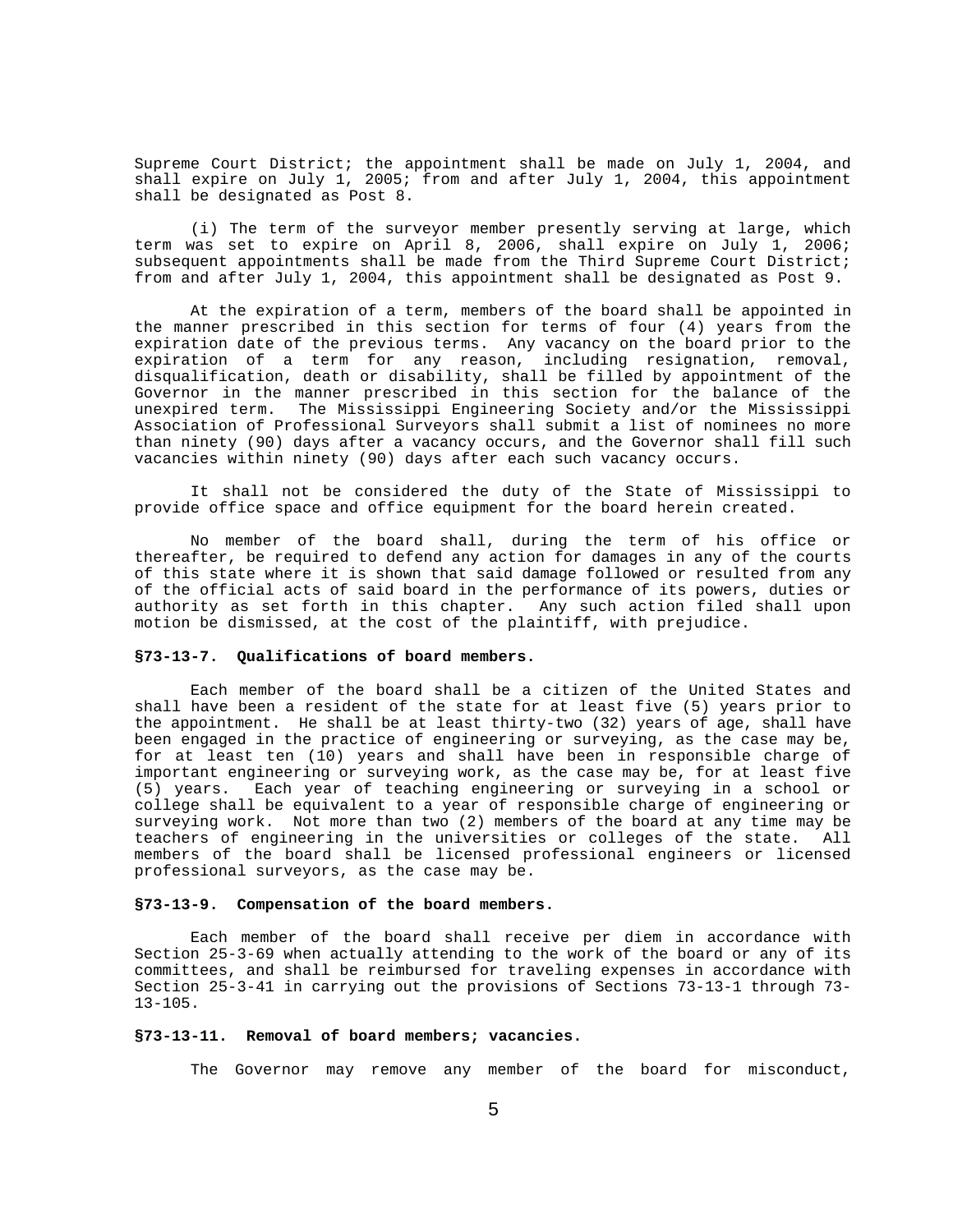incompetency, neglect of duty, or for any other sufficient cause. Vacancies in the membership of the board shall be filled for the unexpired term by appointment by the Governor as provided in Section 73-13-5.

# **§73-13-13. Meetings of board; election of officers; quorum.**

The board shall hold at least two (2) regular meetings each year, in the first and third calendar quarters. Special meetings shall be held at such time as the regulations of the board may provide. Notice of all meetings shall be given in such manner as the regulations of the board may provide. The board shall elect annually, at a regular or special meeting, the following officers: a president, a vice president, and a secretary. A quorum of the board shall consist of not less than five (5) members.

#### **§73-13-15. Rules and regulations; seal; powers.**

The board shall have the power to adopt and amend all regulations and rules of procedure, not inconsistent with the Constitution and laws of this state, which may be reasonably necessary for the proper performance of its duties and the regulations of the proceedings before it. The board shall adopt and have an official seal. It shall not be required to post bond on appeals. The board shall have the further power and authority to:

- (a) Establish standards of conduct and ethics;
- (b) Institute proceedings in its own name;
- (c) Promulgate rules restricting competitive bidding;
- (d) Promulgate rules limiting or restricting advertising;
- (e) Promulgate rules requiring a demonstration of continuing education;

(f) Adopt and promulgate reasonable bylaws and rules and regulations necessary or appropriate for the proper fulfillment of its duties under state laws pertaining thereto;

(g) Provide for the enforcement of and to enforce the laws of the State of Mississippi and, in particular, the provisions of this chapter, and the bylaws, rules and regulations of the board;

(h) Provide by appropriate rules and regulations, within the provisions of this chapter, a system for taking the disciplinary actions provided for in Section 73-13-37, including the imposition of fines as provided therein;

(i) Investigate, prosecute or initiate prosecution for violation of the laws of this state pertaining to the practices of engineering and surveying, or matters affecting the rights and duties or otherwise related thereto; and

(j) Adopt rules setting forth qualifications and standards of practice for firms; and

(k) Provide by appropriate rules and regulations, within the provisions of this chapter, a system for the annual and/or biennial renewal of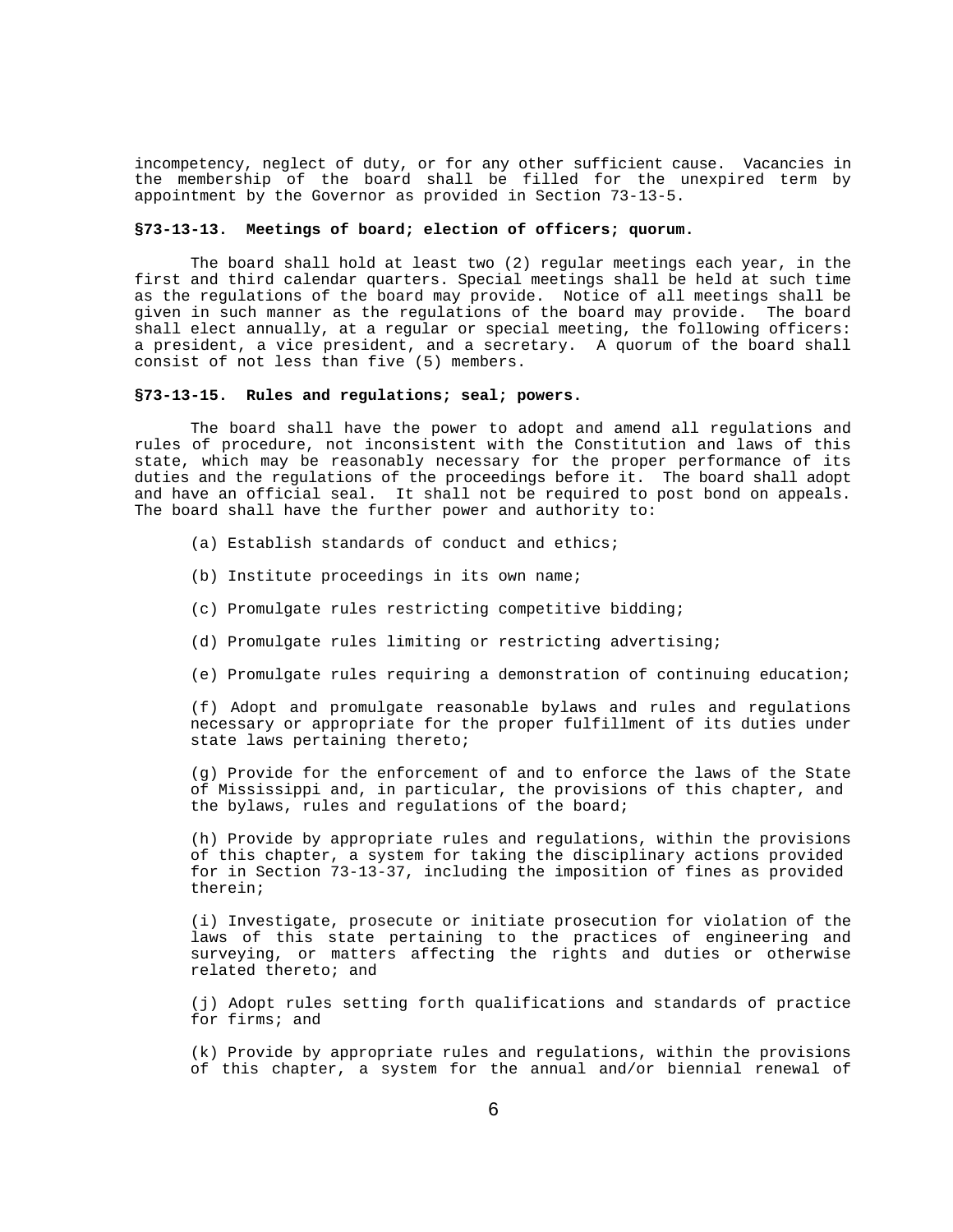### certificates of licensure.

In carrying into effect the provisions of Sections 73-13-1 through 73-13- 105, the board, under the hand of its president or secretary and the seal of the board may subpoena witnesses and compel their attendance, and also may require the production of books, papers, documents, etc., in any case involving the disciplinary actions provided for in Section 73-13-37 or 73-13-89 or practicing or offering to practice without licensure. Any member of the board may administer oaths or affirmations to witnesses appearing before the board. If any person shall refuse to obey any subpoena so issued, or shall refuse to testify or produce any books, papers, or documents, the board may present its petition to such authority as may have jurisdiction, setting forth the facts, and thereupon such authority shall, in a proper case, issue its subpoena to such person, requiring his attendance before such authority and there to testify or to produce such books, papers, and documents, as may be deemed necessary and pertinent by the board. Any person failing or refusing to obey the subpoena or order of the said authority may be proceeded against in the same manner as for refusal to obey any other subpoena or order of the authority.

#### **§73-13-17. Receipts and disbursements.**

(1) The board shall keep an account of all monies derived from the operation of Sections 73-13-1 through 73-13-105. All fees and any other monies received by the board shall be deposited in a special fund that is created in the State Treasury and shall be used for the implementation and administration of Sections 73-13-1 through 73-13-105 when appropriated by the Legislature for<br>such purpose. The monies in the special fund shall be subject to all The monies in the special fund shall be subject to all provisions of the state budget laws that are applicable to special fund agencies, and disbursements from the special fund shall be made by the State Treasurer only upon warrants issued by the State Fiscal Officer upon requisitions signed by the executive director of the board and countersigned by the secretary of the board. Any interest earned on this special fund shall be credited by the State Treasurer to the fund and shall not be paid into the State General Fund. Any unexpended monies remaining in the special fund at the end of the fiscal year shall not lapse into the State General Fund. The State Auditor shall audit the financial affairs of the board and the transactions involving the special fund at least once a year in the same manner as for other special fund agencies.

(2) The executive director and the secretary of the board shall give a surety bond satisfactory to the other members of the board, conditioned upon the faithful performance of their duties. The premium on said bond shall be regarded as a proper and necessary expense of the board. When any member of the board or any employee thereof is engaged on business of the board away from the principal office of the board, he shall be entitled to receive expenses as authorized in Section 25-3-41, and members of the board shall be entitled to per diem in an amount not to exceed that authorized in Section 25-3-69, all as approved by the board.

(3) The board shall employ an executive director and may employ such clerical or other assistants as are necessary for the proper performance of its work, and may make expenditures for any purpose which in the opinion of the board are reasonably necessary for the proper performance of its duties under this chapter.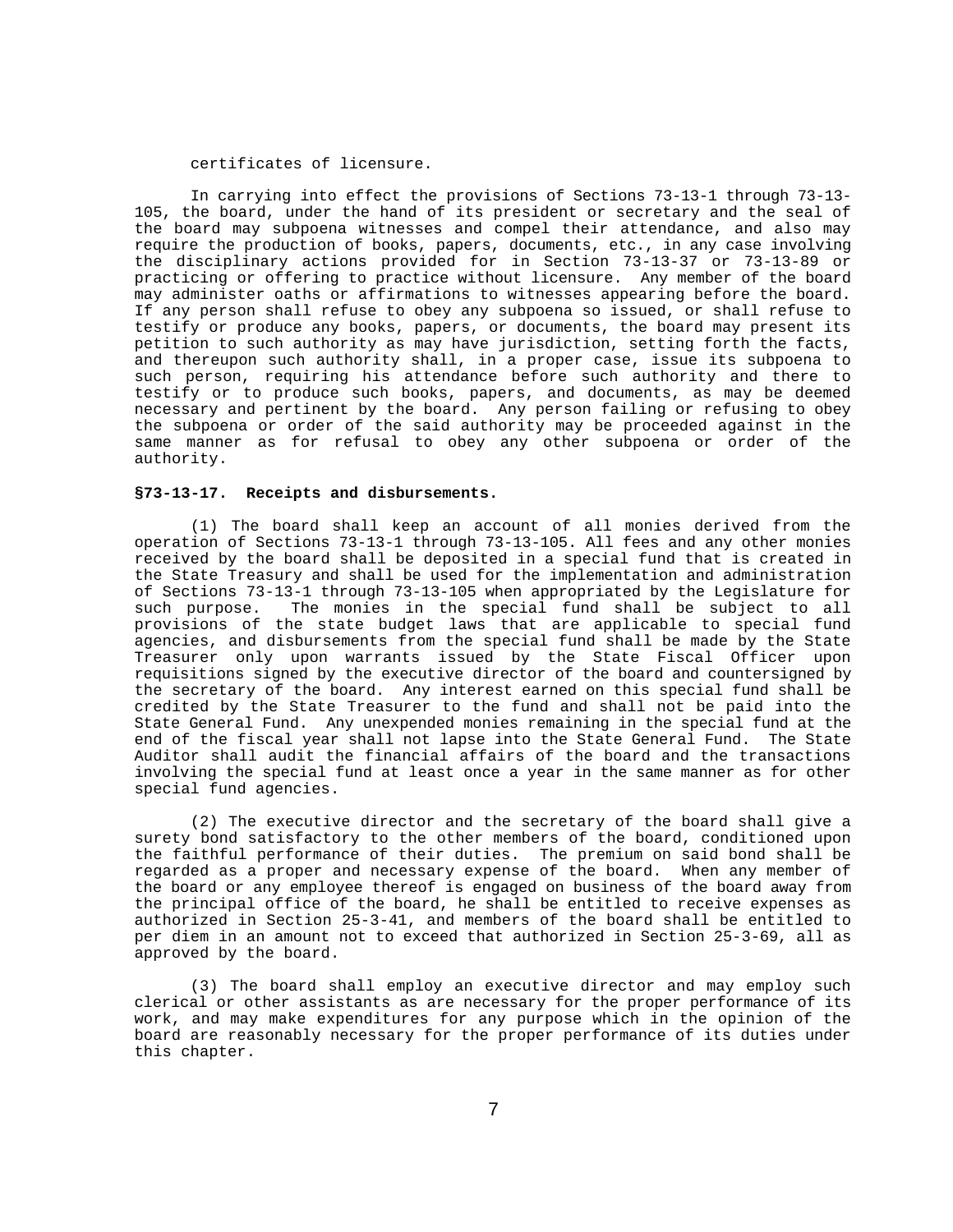### **§73-13-19. Records and reports.**

The board shall keep a record of its proceedings and a register of all applications for licensure, which register shall show (a) the name, age, and residence of such applicant, (b) the date of the application, (c) the place of business of such applicant, (d) his educational and other qualifications, (e) whether or not an examination was required, (f) whether the applicant was rejected, (g) whether a certificate of licensure was granted, (h) the date of the action of the board, and (i) such other information as may be deemed necessary by the board.

The records of the board shall be prima facie evidence of the proceedings of the board set forth therein, and a transcript thereof, duly certified by the executive director of the board under seal, shall be admissible in evidence with the same force and effect as if the original were produced.

Annually, on or before March 15, the board shall submit to the Governor a report of its transactions of the preceding year, and shall file with the Secretary of State a copy of such report of the board, attested by affidavits of its president and its secretary.

### **§73-13-21. Roster to be prepared.**

A roster showing the names and places of business or residence of all licensed professional engineers and licensed professional surveyors and licensed firms shall be prepared biennially by the board.

### **§73-13-23. Qualifications for licensure.**

(1) (a) The following shall be considered as minimum evidence satisfactory to the board that the applicant is qualified for licensure as a professional engineer:

Graduation in an engineering curriculum of four (4) years or more from a school or college approved by the board as of satisfactory standing or graduation in an engineering, engineering technology, or related science curriculum of four (4) scholastic years from a school or college other than those approved by the board plus a graduate degree in an engineering curriculum from a school or college wherein the same engineering curriculum at the undergraduate level is approved by the board as of satisfactory standing; a specific record of four (4) years of qualifying engineering experience indicating that the applicant is competent to practice engineering (in counting years of experience, the board at its discretion may give credit not in excess of three (3) years of satisfactory graduate study in engineering), and the successful passing of examinations in engineering as prescribed by the board; or

(b) In considering the qualifications of applicants, engineering teaching may be construed as engineering experience.

(c) The mere execution, as a contractor, of work designed by a professional engineer, or the supervision of the construction of such work as a foreman or superintendent shall not be deemed to be the practice of engineering.

(d) Any person having the necessary qualifications prescribed in Sections 73-13-1 through 73-13-45 to entitle him to licensure shall be eligible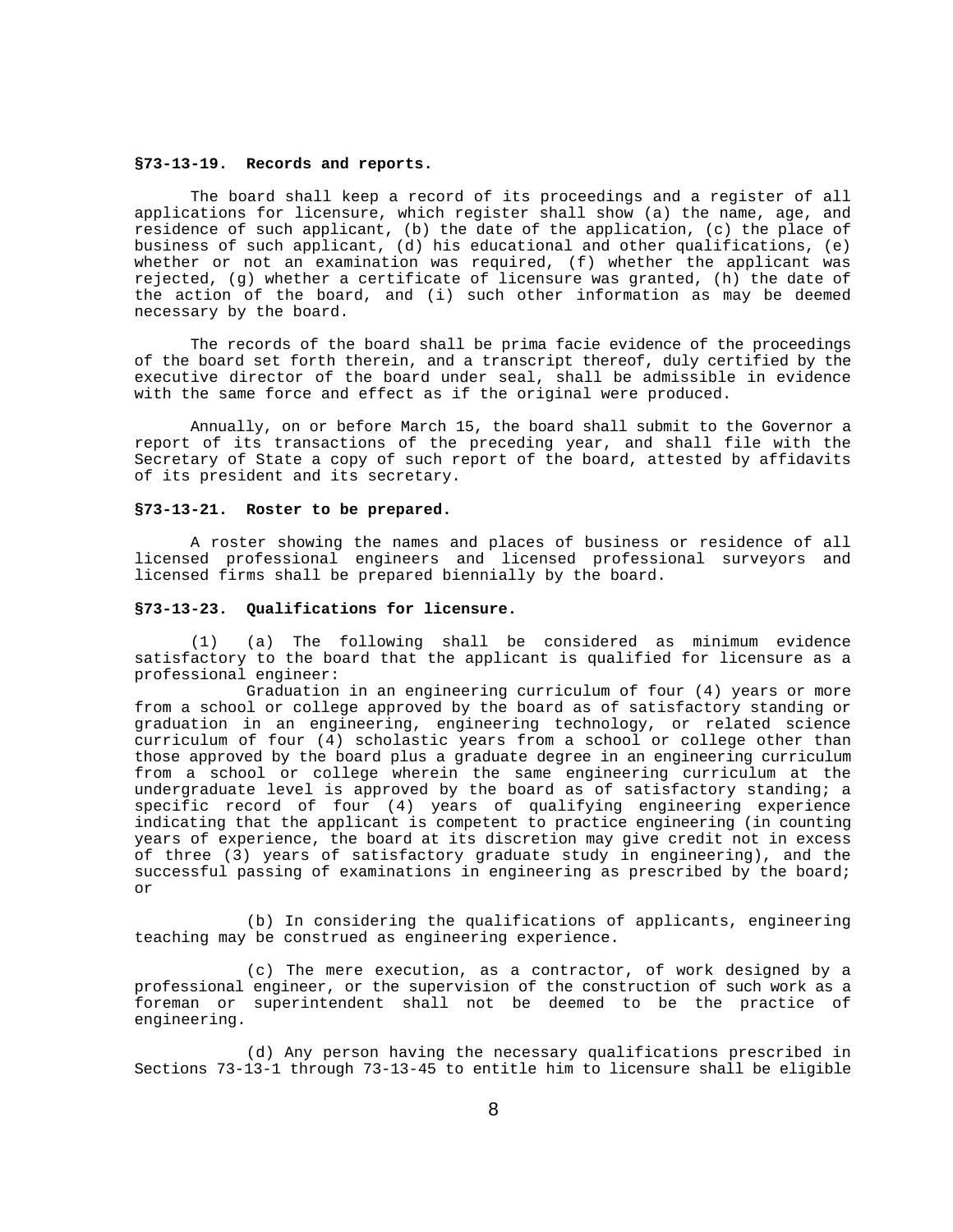for such licensure although he may not be practicing his profession at the time of making his application.

(e) No person shall be eligible for licensure as a professional engineer who is not of good character and reputation, as defined in the board's Code of Professional Conduct, or who presents claims in support of his application which contain major discrepancies.

 (2) The following shall be considered as minimum evidence satisfactory to the board that the applicant is qualified for enrollment as an engineer intern:

(a) Graduation in an engineering curriculum of four (4) scholastic years or more from a school or college approved by the board as of satisfactory standing or graduation in an engineering, engineering technology, or related science curriculum of four (4) scholastic years from a school or college other than those approved by the board plus a graduate degree in an engineering curriculum from a school or college wherein that same engineering curriculum at the undergraduate level is approved by the board as of satisfactory standing; and

(b) Successfully passing a written examination in the fundamental engineering subjects.

#### **§73-13-25. Application for licensure; fees.**

Applications for enrollment as an engineer intern or for licensure as a professional engineer shall be on the forms prescribed and furnished by the board, shall contain statements made under oath, showing the applicant's education and detailed summary of the applicant's qualifying experience. Applications for licensure or relicensure as a professional engineer shall also contain not less than five (5) references, of whom three (3) or more shall be engineers having personal knowledge of the applicant's engineering experience.

The application fee for licensure as a professional engineer shall be determined by the board but shall not exceed Seventy-five Dollars (\$75.00), which fee shall accompany the application.

The application fee for enrollment as an engineer intern shall be determined by the board but shall not exceed Twenty-five Dollars (\$25.00), which fee shall accompany the application.

Whenever an applicant is cited to an examination or reexamination, an additional fee equal to the actual cost of the examination shall be paid by the applicant.

Each application or filing made under this section shall include the Social Security number(s) of the applicant in accordance with Section 93-11-64, Mississippi Code of 1972.

# **§73-13-27. Examinations.**

Examinations shall be required for enrollment as an engineer intern and for licensure as a professional engineer. The examinations shall be held at such time and place as the board may determine.

The scope of the examinations and the methods and procedure shall be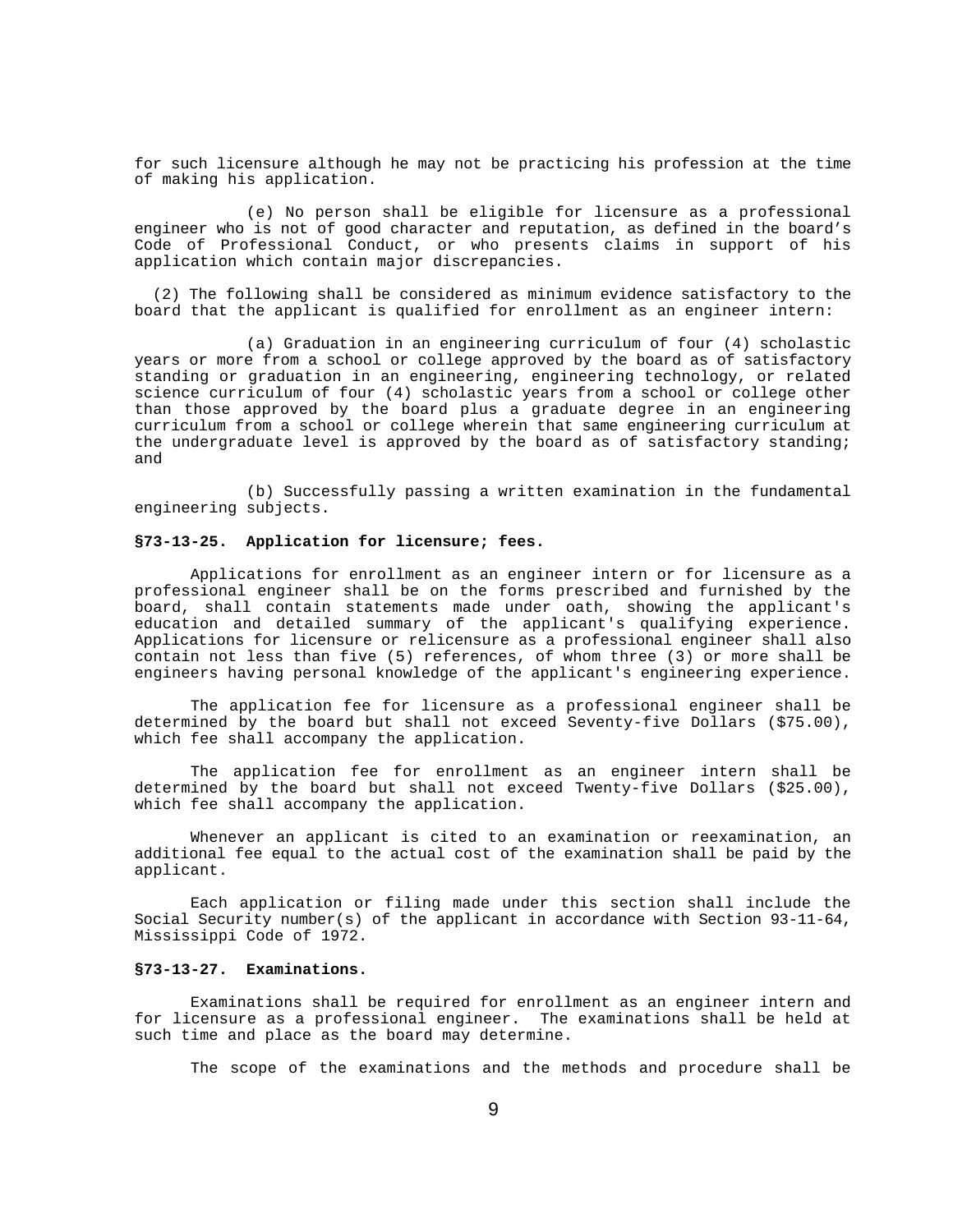prescribed by the board with special reference to the applicant's ability to design and supervise engineering works so as to insure the safety of life, health and property.

# **§73-13-29. Certificate of Licensure.**

The board shall issue a certificate of licensure upon payment of licensure fee as provided for in Sections 73-13-1 through 73-13-45, to any applicant who, in the opinion of the board, has satisfactorily met all the requirements of said sections. In the case of a licensed engineer, the certificate shall authorize the "practice of engineering." In the case of an engineer intern, the certificate shall state that the applicant has successfully passed the examination in fundamental engineering subjects required by the board and has been enrolled as an "engineer intern." Certificates shall show the full name, shall have a serial number, and shall be signed by the president and the secretary of the board under seal of the board.

The issuance of a certificate of licensure by this board shall be prima facie evidence that the person named therein is entitled to all the rights and privileges of a registered professional engineer while the said certificate remains unrevoked or unexpired.

Before engaging in the practice of the profession, each licensee hereunder shall upon licensure obtain a seal of the design authorized by the board, bearing the licensee's name and the legend, "licensed professional engineer". Plans, specifications, and reports prepared by a licensee shall be stamped with the seal by the licensee during the life of the licensee's certificate, but it shall be unlawful for anyone to stamp or seal any documents with the seal after the certificate of the licensee named thereon is expired or revoked, or while the certificate is suspended. It shall be unlawful for anyone other than the licensee to whom the seal has been issued to stamp or seal any document utilizing such seal.

#### **§73-13-31. Expiration of Certificate of Licensure.**

(1) Except as provided in Section 33-1-39 and subsection (2) of this section, certificates of licensure shall expire on the last day of the month of December following their issuance or renewal and shall become invalid on that date unless renewed. It shall be the duty of the board to notify every person licensed under Sections 73-13-1 through 73-13-105, of the date of the expiration of his certificate and the amount of the fee that shall be required for its renewal for one (1) year or two (2) years. Such notice shall occur at least one (1) month in advance of the date of the expiration of said certificate. Renewal may be effected at any time during the month of December by the payment of a fee, as determined by the board, not to exceed Fifty Dollars (\$50.00)or One Hundred Dollars (\$100.00)if renewals are for two (2)years. A person who is licensed as a professional engineer and as a professional surveyor may affect both renewals by the payment of a fee not to exceed Seventy-five Dollars (\$75.00),or One Hundred Fifty Dollars (\$150.00)if renewals are for two (2) years. The failure on the part of any licensee to renew his certificate annually, or biennially, in the month of December as required above, shall not deprive such person of the right of renewal, but the fee to be paid for the renewal of a certificate after the month of December shall be increased ten percent (10%) for each month, or fraction of a month that payment of renewal is delayed; provided, however, that the maximum for delayed renewal shall not exceed five (5) times the normal renewal fee. A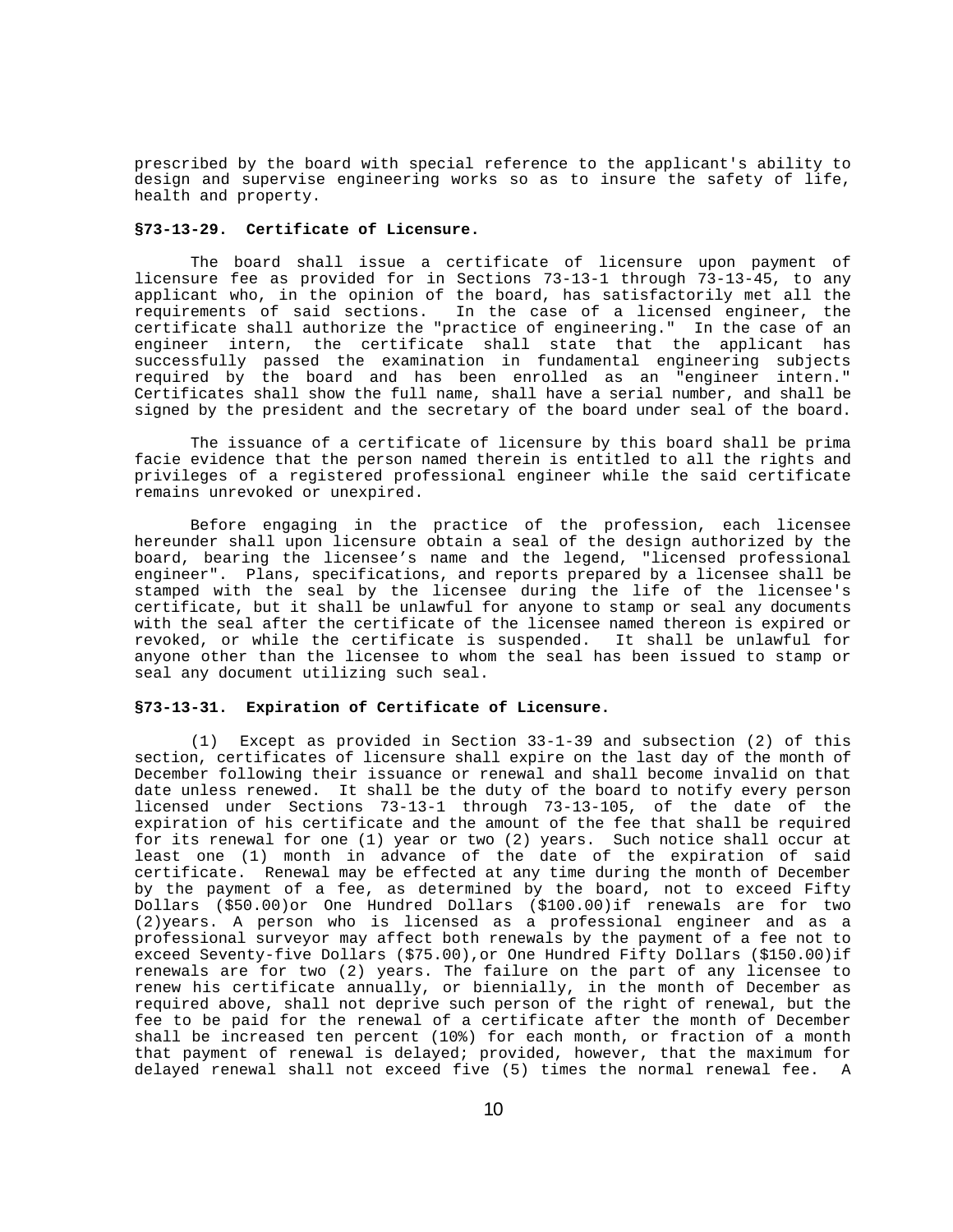state agency or any of the state's political subdivisions, such as a county or municipality, may pay the renewal fee of any licensee who is a full-time employee; provided, however, that any licensee who permits his/her renewal fee to be paid from any public funds shall not perform engineering or surveying services for a fee or other emoluments for the public or for any other public entity. If a certificate has expired for six (6) months or more, the licensee shall be required to submit a new application, paying back fees and submitting proof of continuing professional competency compliance. If the certificate has expired for five (5) years or more, in addition to submitting a new application and proof of continuing professional competency compliance, reexamination in the principles and practice may be required. The reexamination requirement may be waived by the board provided the applicant has continued to practice in another jurisdiction from the date of expiration of his certificate.

# **§73-13-33. Rights and privileges.**

All professional engineers, licensed in accordance with the provisions of Chapter 56 of the Laws of Mississippi 1928, Extraordinary Session, and as amended under Senate Bill No. 383, Chapter 131, Laws of 1940, and whose certificates of licensure are in effect at the time of passage of Sections 73- 13-1 through 73-13-45, shall be entitled to all the rights and privileges of a licensed professional engineer as provided for in those sections, while the said certificates remains unrevoked or unexpired.

#### **§73-13-35. Persons holding certificates from a national body or other state.**

The board may, upon application therefor and the payment of a fee in accordance with Section 73-13-25, issue a certificate of licensure as a professional engineer to any person who holds a certificate of qualification or licensure issued to him by proper authority of any state or territory or possession of the United States, or of any country, provided that the applicant's qualifications meet the requirements of Sections 73-13-1 through 73-13-45 and the rules established by the board. The issuance of a certificate of licensure by reciprocity to a military-trained applicant or military spouse shall be subject to the provisions of Section 1 of this act. *(The last sentence of this section was enacted by the 2013 state legislature; "this act" refers to Senate Bill 2419, 2013 session, which can be found on the Board's website.)*

# **§73-13-37. Disciplinary actions; hearings; subpoenas; statement of charges; transcripts; witnesses; right to counsel; penalties; probation; reissuance of certificate of licensure; appeals.**

 (1) The board, upon satisfactory proof and in accordance with the provisions of this chapter and the implementing regulations of the board pertaining thereto, is authorized to take the disciplinary actions provided for hereinafter against any person or firm practicing engineering or surveying, including nonregistrants, for any of the following reasons:

(a) Violating any of the provisions of Section 73-13-1 through 73-13-45 or the implementing bylaws, rules, regulations, or standards of ethics or conduct duly adopted and promulgated by the board pertaining to the practice of engineering;

(b) Fraud, deceit or misrepresentation in obtaining a certificate of licensure;

(c) Gross negligence, malpractice or incompetency;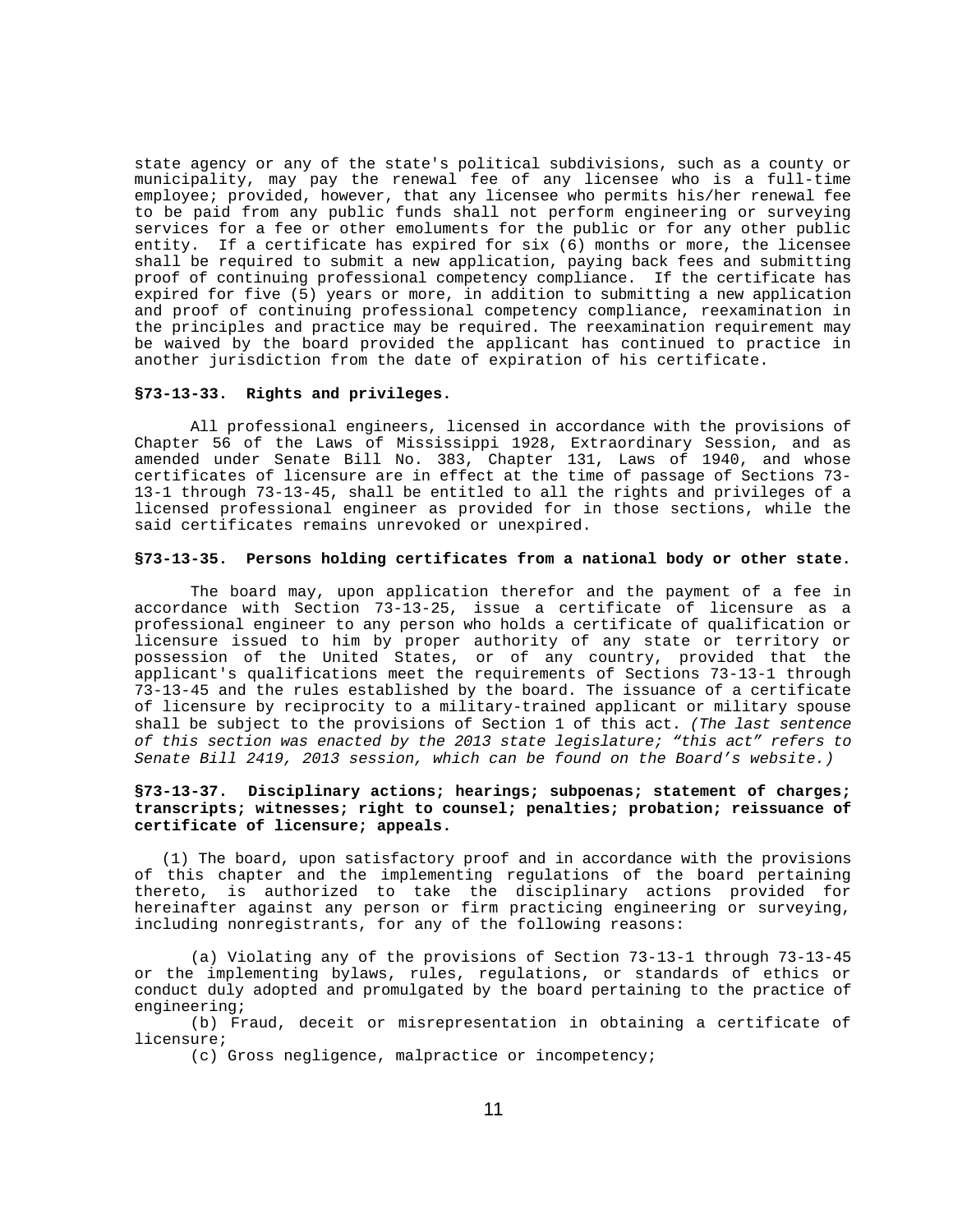(d) Any professional misconduct, as defined by the board through bylaws, rules and regulations, and standards of conduct and ethics;

(e) Practicing or offering to practice engineering on an expired certificate or while under suspension or revocation of certificate unless said suspension or revocation be abated through probation, as provided for hereinafter; or

(f) Addiction to or dependence on alcohol or other habit-forming drugs or being an habitual user of alcohol, narcotics, barbiturates, amphetamines, hallucinogens, or other drugs having similar effect.

 (2) Any person may prefer charges against any other person practicing engineering or surveying, including nonlicensees, for committing any of the acts set forth in subsection (1). Such charges shall be sworn to, either upon actual knowledge or upon information and belief, and shall be filed with the board. In the event any person certified under Sections 73-13-1 through 73-13- 45 is expelled from membership in any Mississippi professional engineering society or association, the board shall thereafter cite said person to appear at a hearing before the board and to show cause why disciplinary action should not be taken against him.

The board shall investigate all charges filed with it and, upon finding reasonable cause to believe that the charges are not frivolous, unfounded or filed in bad faith, may, in its discretion, cause a hearing to be held, at a time and place fixed by the board, regarding the charges and may compel the accused by subpoena to appear before the board to respond to said charges.

No disciplinary action taken hereunder may be taken until the accused has been furnished both a statement of the charges against him and notice of the time and place of the hearing thereof, which shall be personally served on or mailed by registered or certified mail, return receipt requested, to the lastknown business or residence address of the accused not less than thirty (30) days prior to the date fixed for the hearing.

Notice on a firm shall be had by notice on the principal or officer designated by the firm as having management or supervision of the engineering/surveying practice, or on the registered agent in the case of a corporation not domiciled in Mississippi.

 (3) At any hearing held hereunder, the board shall have the power to subpoena witnesses and compel their attendance and may also require the production of books, papers, documents, etc., as provided elsewhere in this chapter. The board is authorized to designate or secure a hearing officer to conduct the hearing. All evidence shall be presented under oath, which may be administered by any member of the board, and thereafter the proceedings may, if necessary, be transcribed in full by the court reporter and filed as part of the record in the case. Copies of such transcriptions may be provided to any party to the proceedings at a cost to be fixed by the board.

All witnesses who shall be subpoenaed and who shall appear in any proceedings before the board shall receive the same fees and mileage as allowed by law in judicial civil proceedings, and all such fees shall be taxed as part of the costs in the case.

Where in any proceeding before the board any witness shall fail or refuse to attend upon subpoena issued by the board, shall refuse to testify or shall refuse to produce any books and papers, the production of which is called for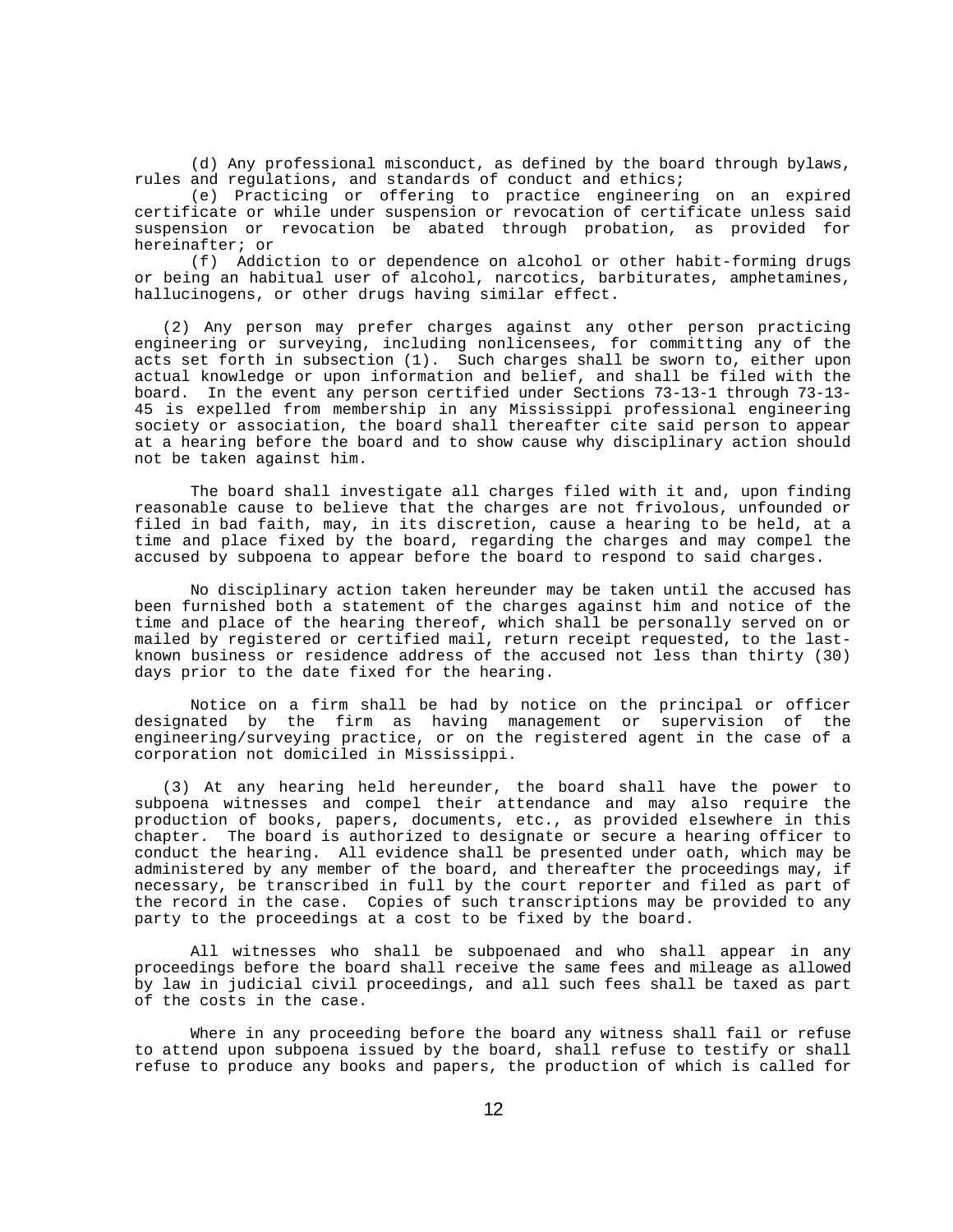by the subpoena, the attendance of such witness and the giving of his testimony and the production of the books and papers shall be enforced by any court of competent jurisdiction of this state in the manner provided for the enforcement of attendance and testimony of witnesses in civil cases in the courts of this state.

The accused shall have the right to be present at the hearing in person, by counsel or other representative, or both. The board is authorized to continue or recess the hearing as may be necessary.

 (4) At the conclusion of the hearing, the board may either decide the issue at that time or take the case under advisement for further deliberation. The board shall render its decision not more than ninety (90) days after the close of the hearing, and shall forward to the last-known business or residence address of the accused, by certified or registered mail, return receipt requested, a written statement of the decision of the board.

If a majority of the board finds the accused guilty of the charges filed, the board may: (a) issue a public or private reprimand; (b) require the guilty party to complete a course or courses, approved by the board, in ethics or other appropriate subjects; (c) suspend or revoke the certificate of the accused, if the accused is a licensee; and/or (d) in lieu of or in addition to such reprimand, course completion, suspension or revocation, assess and levy upon the guilty party a monetary penalty of not less than One Hundred Dollars (\$100.00) nor more than Five Thousand Dollars (\$5,000.00) for each violation.

 (5) A monetary penalty assessed and levied under this section shall be paid to the board upon the expiration of the period allowed for appeal of such penalties under this section, or may be paid sooner if the guilty party elects. Money collected by the board under this section shall be deposited to the credit of the board's special fund in the State Treasury.

When payment of a monetary penalty assessed and levied by the board in accordance with this section is not paid when due, the board shall have the power to institute and maintain proceedings in its name for enforcement of payment in the chancery court of the county and judicial district of residence of the guilty party and if the guilty party be a nonresident of the State of Mississippi, such proceedings shall be in the Chancery Court of the First Judicial District of Hinds County, Mississippi.

 (6) When the board has taken a disciplinary action under this section, the board may, in its discretion, stay such action and place the guilty party on probation for a period not to exceed one (1) year upon the condition that the guilty party shall not further violate either the laws of the State of Mississippi pertaining to the practices of engineering or the bylaws, rules and regulations, or standards of conduct and ethics promulgated by the board.

 (7) The board, in its discretion, may assess and tax any part or all of the costs of any disciplinary proceedings conducted under this section against either the accused, the charging party, or both, as it may elect.

 (8) The power and authority of the board to assess and levy the monetary penalties provided for in this section shall not be affected or diminished by any other proceeding, civil or criminal, concerning the same violation or violations except as provided in this section.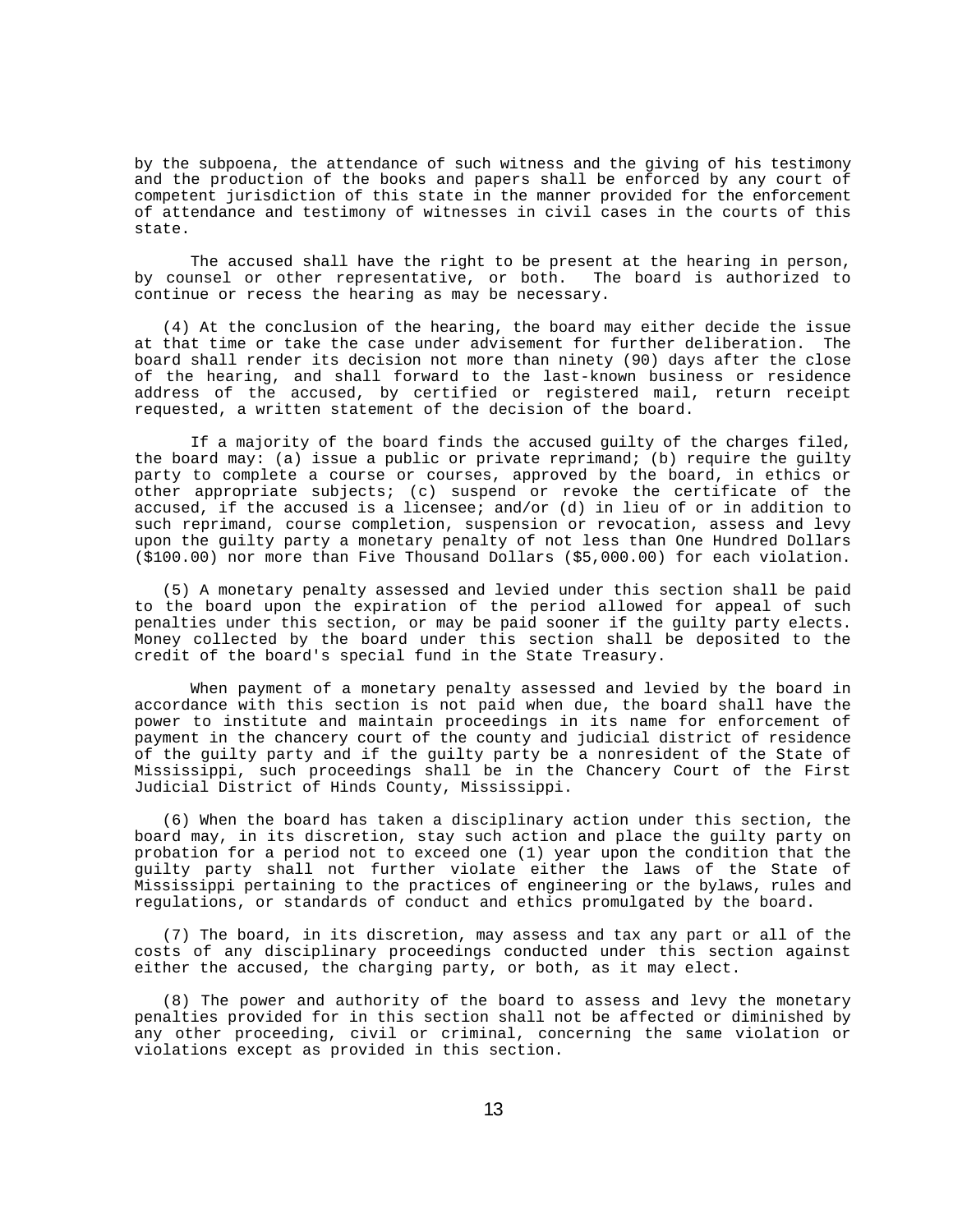(9) The board, for sufficient cause, may reissue a revoked certificate of licensure or authority whenever a majority of the board members vote to do so.

 (10) Any person or firm aggrieved by an action of the board denying or revoking his certificate of licensure or authority or relicensure as a professional engineer or his certificate of enrollment as an engineer intern, or who is aggrieved by the action of the board as a result of disciplinary proceedings conducted under this section may appeal therefrom to the chancery court of either the county wherein the appellant resides or the Chancery Court of the First Judicial District of Hinds County, at the election of the appellant. If the appellant is a nonresident of this state, the appeal shall be made to the Chancery Court of the First Judicial District of Hinds County. Such appeal shall be perfected before the board by the filing with the board of a notice of appeal to the chancery court. The court shall require a bond in an amount not to exceed One Thousand Dollars (\$1,000.00) conditioned to pay all costs which may be adjudged against the appellant. The notice of appeal shall be filed not later than thirty (30) days after the decision of the board is forwarded to the guilty party, as provided hereinabove.

All appeals perfected hereunder shall not act as a supersedeas, and shall be made to the chancery court solely upon the record made before the board during the disciplinary hearing. When the appeal shall have been properly perfected as provided herein, the board shall cause the record of the proceedings conducted before it to be compiled, certified and filed with the chancery court. The briefing schedule shall be the same as for appeals to the Supreme Court. The chancery court shall be required to rule on the case within sixty (60) days of the close of briefing. All procedures and penalties provided for in this section shall apply to nonlicensees as well as licensees.

 (11) In addition to the reasons specified in subsection (1) of this section, the board shall be authorized to suspend the certificate of licensure of any person for being out of compliance with an order for support, as defined in Section 93-11-153. The procedure for suspension of a certificate for being out of compliance with an order for support, and the procedure for the reissuance or reinstatement of a certificate suspended for that purpose, and the payment of any fees for the reissuance or reinstatement of a certificate suspended for that purpose, shall be governed by Section 93-11-157 or 93-11-163, as the case may be. Actions taken by the board in suspending a certificate when required by Section 93-11-157 or 93-11-163, are not actions from which an appeal may be taken under this section. Any appeal of a suspension of a certificate that is required by Section  $93-11-157$  or  $93-11-163$  shall be taken in accordance with the appeal procedure specified in Section 93-11-157 or 93-11-163, as the case may be, rather than the procedure specified in this section. If there is any conflict between any provision of section 93-11-157 or 93-11-163 and any provision of this chapter, the provisions of Section 93-11-157 or 93-11-163, as the case may be, shall control.

 (12) Any board member whose objectivity in a disciplinary proceeding is impaired shall either recuse himself from sitting as a member of the board in a formal disciplinary hearing in that proceeding or be disqualified therefrom. In the event a disciplinary proceeding is brought against a member or former member of the board, no member of the board who has served concurrently with the respondent in the disciplinary proceeding shall sit as a member of the board in a formal disciplinary hearing in that proceeding. If, after recusal or disqualification of board members as provided herein, there does not remain a quorum of the board to sit for a disciplinary hearing, the board shall have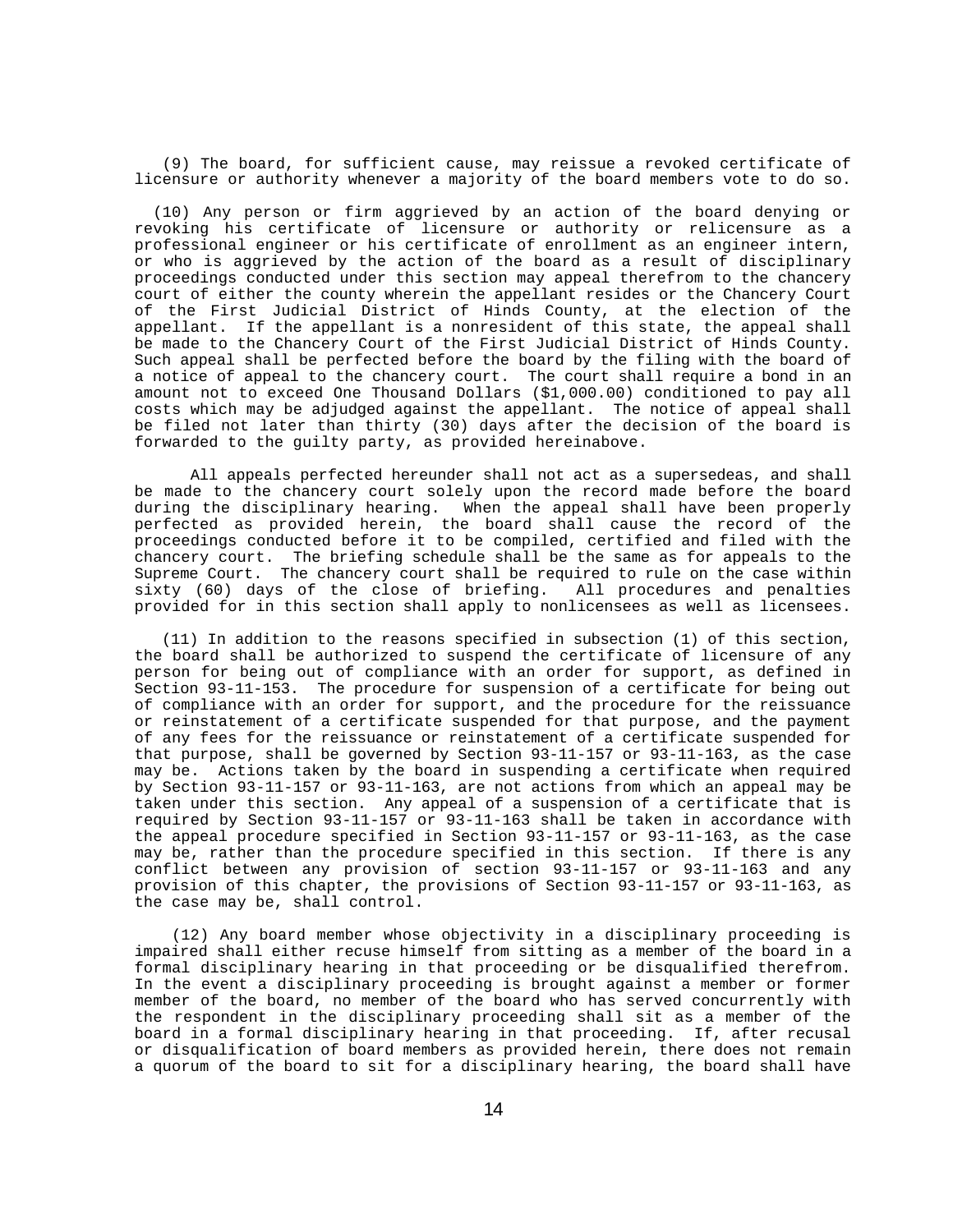the power to select, in accordance with duly promulgated regulations of the board, substitute panel members from slates of candidates established by the Mississippi Engineering Society and the Mississippi Association of Professional Surveyors to the extent necessary to achieve the number of panel members must meet the qualifications of board members as provided in Section 73-13-7 and shall receive compensation as provided for board members in Section 73-13-9.

#### **§73-13-39. Violations and penalties.**

Any person or firm who shall practice, or offer to practice, engineering in this state without being licensed in accordance with the provisions of Sections 73-13-1 through 73-13-45, or any person presenting or attempting to use as his own the certificate of licensure or seal of another, or any person who shall give any false or forged evidence of any kind to the board or to any member thereof in obtaining a certificate of licensure, or any person who shall falsely impersonate any other licensee of like or different name, or any person or firm who shall attempt to use an expired or revoked certificate of licensure, or any person or firm who shall violate any of the provisions of Sections 73-13-1 through 73-13-45, shall be guilty of a misdemeanor, and shall, upon conviction, be sentenced to pay a fine of not less than One Hundred Dollars (\$100.00), nor more than Five Thousand Dollars (\$5,000.00) in addition to reimbursement of investigative expenses and court costs, or suffer<br>imprisonment for a period not exceeding three (3) months, or both. The imprisonment for a period not exceeding three (3) months, or both. criminal penalties provided for in this section may be assessed in addition to those civil penalties provided for in Section 73-13-37.

Unless licensed in accordance with the provisions of Sections 73-13-1 through 73-13-45, no person shall:

(a) Directly or indirectly employ, use, cause to be used or make use of any of the following terms or any combinations, variations or abbreviations thereof as a professional, business or commercial identification, title, name, representation, claim, asset or means of advantage or benefit: "engineer," "professional engineer," "licensed engineer," "registered engineer," "registered professional engineer," "licensed professional engineer," "engineered," "engineering"; or

(b) Directly or indirectly employ, use, cause to be used or make use of any letter, abbreviation, word, symbol, slogan, sign or any combinations or variations thereof which in any manner whatsoever tends or is likely to create any impression with the public or any member thereof that any person is qualified or authorized to practice engineering; or

(c) Receive any fee or compensation or the promise of any fee or compensation for performing, offering or attempting to perform any service, work, act or thing which is any part of the practice of engineering.

Any person, firm, partnership, association or corporation which shall do, offer or attempt to do any one or more of the acts or things set forth in items (a) through (c) of the preceding paragraph shall be conclusively presumed and regarded as engaged in the practice of engineering.

It shall be the duty of all duly constituted officers of the law of this state, or any political subdivision thereof, to enforce the provisions of Sections 73-13-1 through 73-13-45 and to prosecute any persons violating same. The Attorney General of the state or his assistant shall act as legal advisor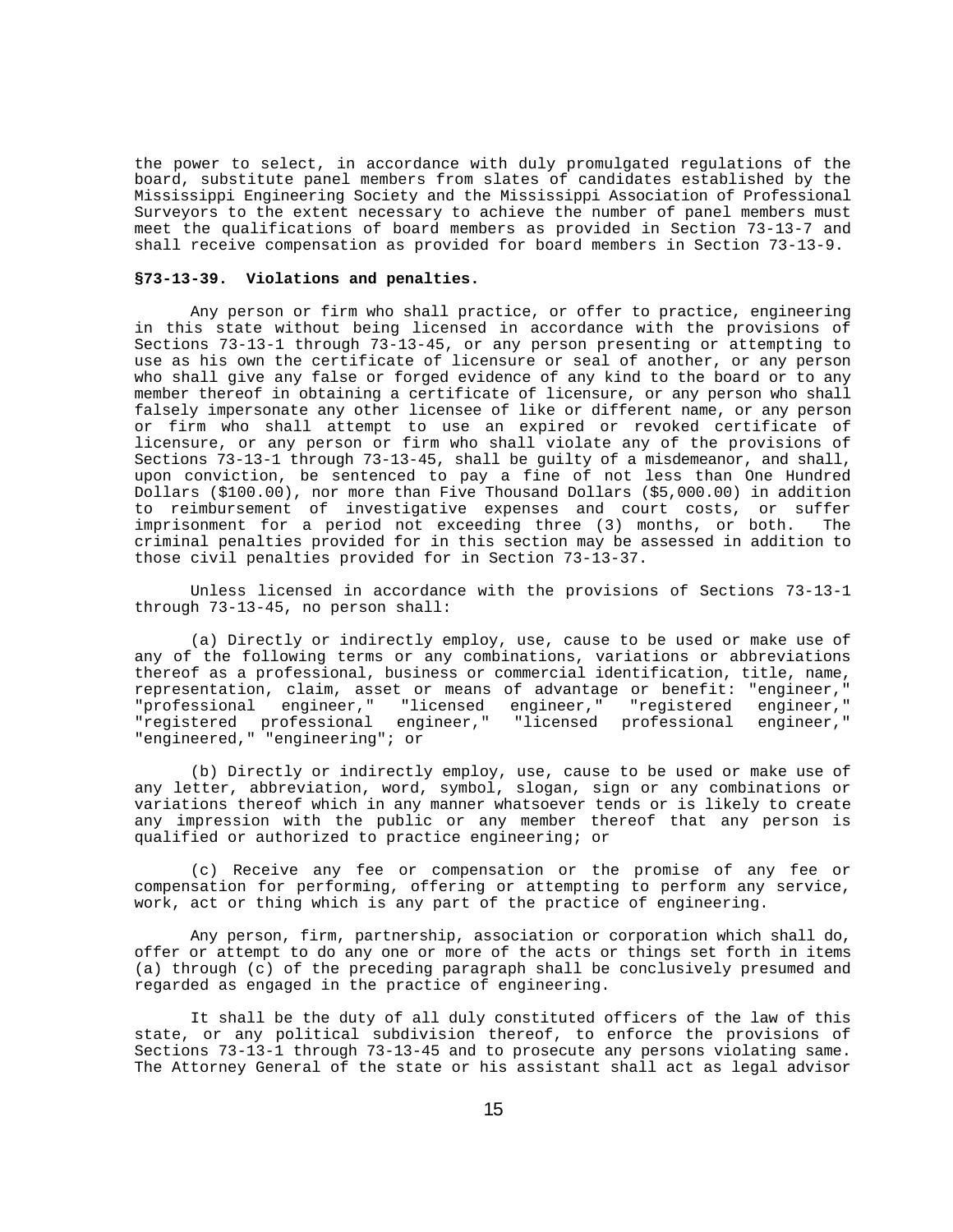of the board in carrying out the provisions of Sections 73-13-1 through 73-13- 45.

# **§73-13-41. Applicability.**

(1) Sections 73-13-1 through 73-13-45 shall not be construed to prevent or to affect:

(a) The practice of any other legally recognized profession or trade, such as: (i) engineers employed by contractors to supervise work on which a licensed engineer is engaged;(ii) architects who are registered under the provisions of Chapter 1 of this title; and (iii) the practice of geology as regulated pursuant to Title 73, Chapter 63:

(b) The work of an employee or a subordinate of a person holding a certificate of licensure under this act, provided such work does not include final designs or decisions and is done under the responsibility, checking and supervision of a person holding a certificate of licensure under Sections 73- 13-1 through 73-13-45;

(c) The practice of officers and employees of the government of the United States while engaged within this state in the practice of engineering for said government;

(d) The performance of engineering services by any regular full-time employee of a manufacturing, research and development, railroad or other industrial corporation, provided:<br>(i) Such services an

- Such services are rendered on or in connection with existing fixed works, equipment, systems, processes or facilities owned, operated, or leased by such corporation and/or its affiliates;
- (ii) Such services are not rendered to third parties;
- (iii) Such services do not consist of original plant design, original system design, or original process design, other than routine system extensions that do not compromise the integrity of the original design;
- (iv) Such services comply with all requirements specified by the employee's company or corporation;
- (v) All fixed works, equipment, systems, processes or facilities modified by such services undergo a safety review that confirms; 1. the construction and equipment is in accordance 1. the construction and equipment is in accordance with design specifications; and 2. safety, operating, maintenance and emergency procedures are in place to safeguard life, health and property.
- (vi) Such services are not required to be performed, approved, or certified by a professional engineer pursuant to law or regulation, whether federal, state, or local, other than Section 73-13-1 through 73-13-45 hereof or any applicable rules or regulations promulgated by the Mississippi Board of Licensure for Professional Engineers and Surveyors.

It is further stated that this subsection (d) is intended to codify the policy and practices of the board at the time of enactment of this Senate Bill No. 2380, 1999 Regular Session, and that any ambiguities in this subsection should be construed in accordance with this intent.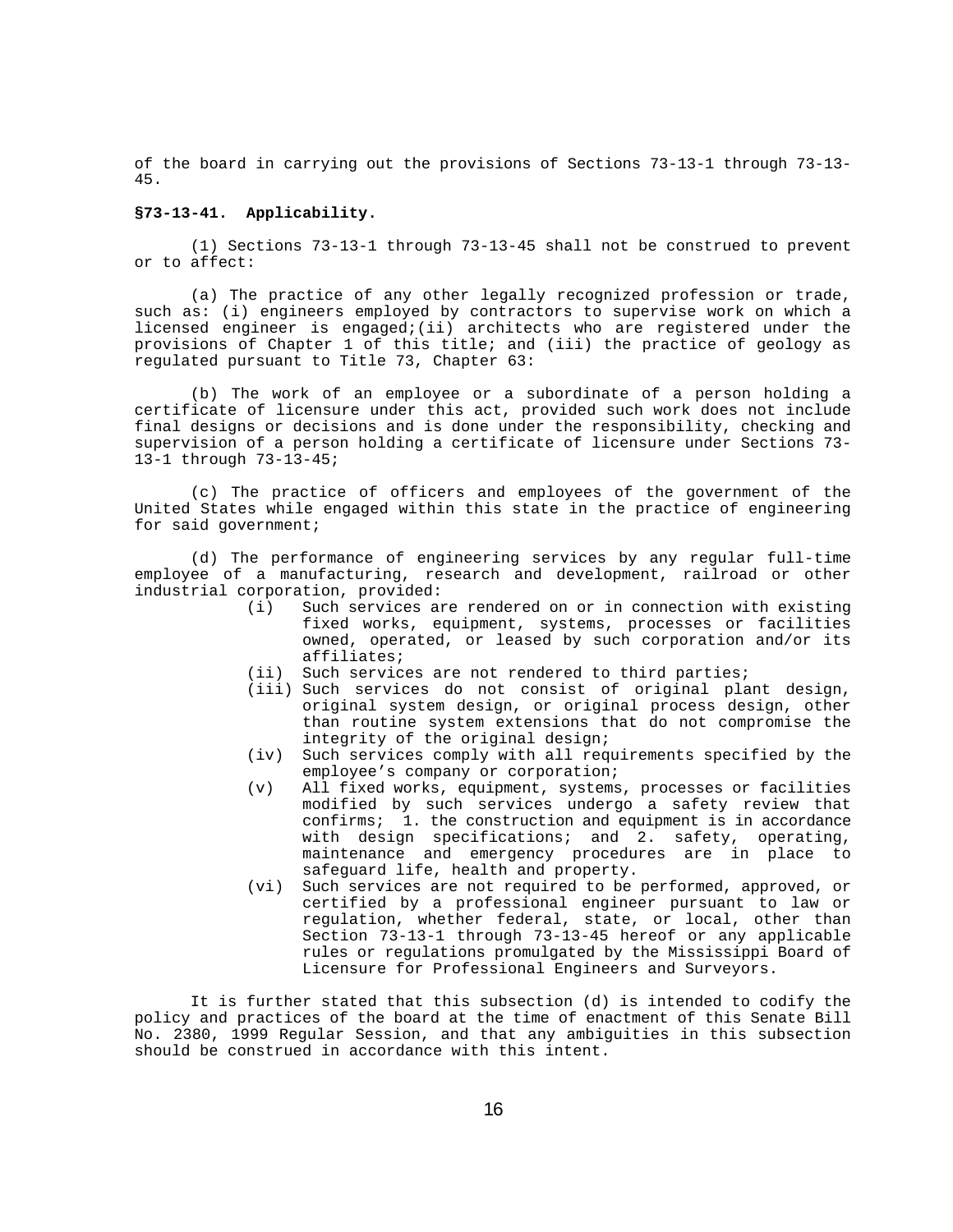(e) The performance of engineering services with respect to utility facilities by any public utility subject to regulation by the Mississippi Public Service Commission, the Federal Communications Commission, the Federal Energy Regulatory Commission, or the Nuclear Regulatory Commission, including its parents, affiliates, subsidiaries, provided that they are engaged solely and exclusively in performing service for such public utility and/or its parents, affiliates or subsidiaries, and as long as such services comply with all standard operating procedures and requirements specified by the employee's company or corporation. This exemption shall not extend to: (i) the practice of engineering performed by public utilities or their officers or employees when such services are rendered to non-affiliated third parties in exchange for compensation other than that received from their employer, or the use of any name, title or words which tend to convey the impression that a nonregistrant is offering engineering services to the public; and (ii) services which are required to be performed, approved or certified by a professional engineer pursuant to law or regulation whether federal, state or local, other than Sections 73-13-1 through 73-13-45 hereof or any applicable rules or regulations promulgated by the Mississippi Board of Licensure for Professional Engineers and Surveyors.

It is further stated that this subsection (e) is intended to codify the policy and practices of the board at the time of enactment of Senate Bill No. 2380, 1999 Regular Session, and that any ambiguities in this subsection should be construed in accordance with this intent; or

(f) The practice of engineering shall not include the work ordinarily performed by persons who operate or maintain machinery, equipment, water plants, power generation, utility transmission, utility distribution facilities, sewage plants and solid waste disposal facilities; or

 (g) Activities conducted during the course of, or in anticipation of, litigation including, but not exclusively: analyzing, evaluating, consulting, reconstructing, testing, responding to the opinions and testing conducted by others, and offering expert testimony. However, this exemption shall not apply in legal proceedings where the subject matter of the litigation or claim is nonforensic engineering activity legally required to be performed under a Mississippi engineer's license.

(2) In addition to the exemptions provided in subsection (1), there is hereby granted and reserved to the board the authority to exempt from Sections 73-13-1 through 73-13-45 by regulations specific engineering tasks or functions performed by regular full-time employees of manufacturing, public utility, research and development, railroad or other industrial corporations rendered in the course and scope of their employment, on a case by case basis, if, in the opinion of the board, the public health and welfare is not endangered nor the engineering profession diminished.

### **§73-13-43. Certificate of Authority; corporations, firms, partnerships.**

As of January 1, 2005, no corporation, firm or partnership may engage in the practice of professional engineering in this state unless it has been issued a certificate of authority by the board. In order to qualify for a certificate of authority, a corporation, firm or partnership must have at least one (1) Mississippi-licensed professional engineer as a principal officer, partner or designated principal engineer of the firm who has management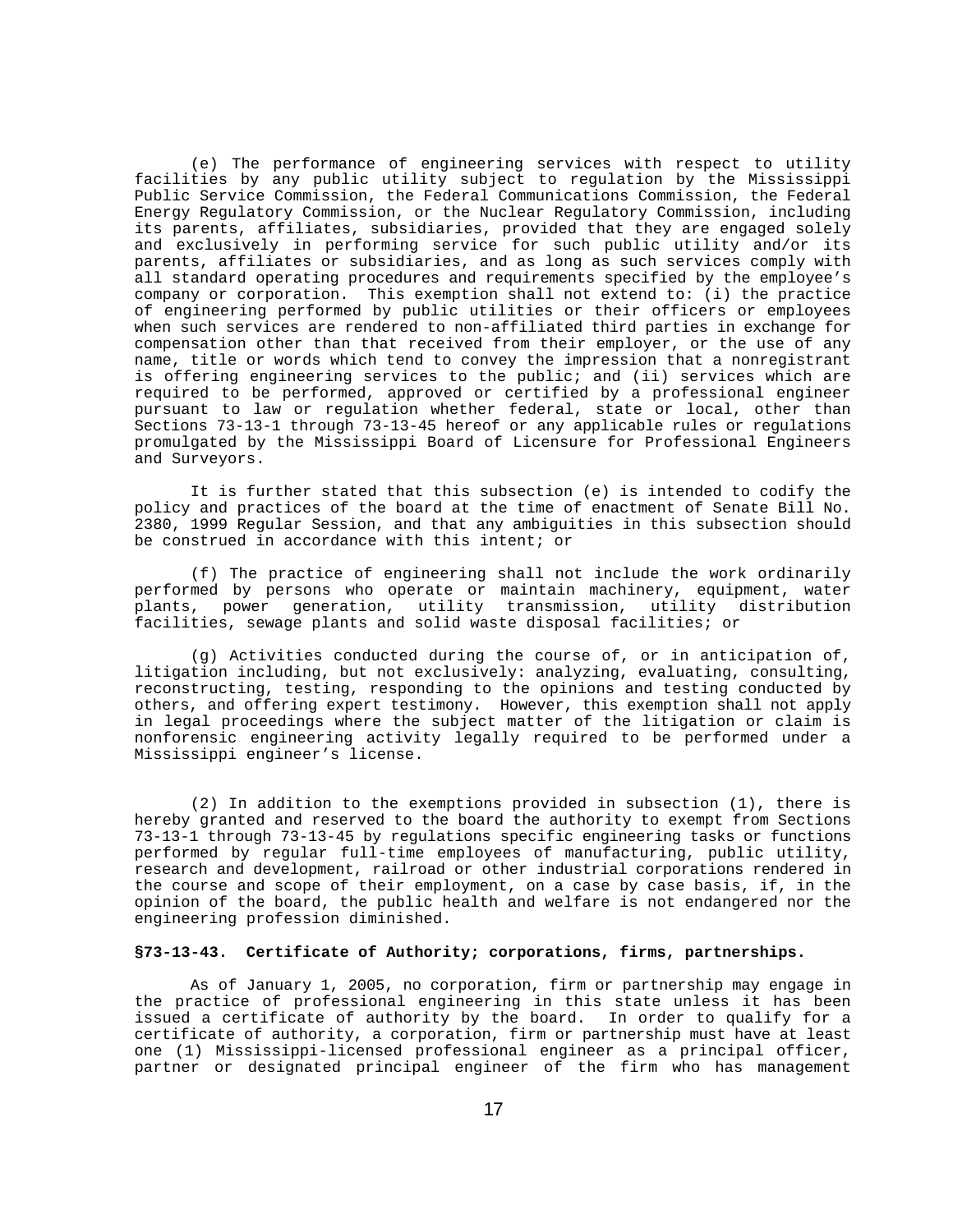responsibility for such practice and who makes significant technical and/or contractual judgments on behalf of the firm which would affect the firm's professional reputation and liability.

The board shall have the authority to promulgate rules and regulations setting procedures, standards and other requirements for issuing and maintaining a certificate of authority for corporations, firms or partnerships practicing engineering in the State of Mississippi.

Applications for a certificate of authority shall be on the forms prescribed and furnished by the board, and provide all the information required by said board. The board shall establish a fee for the certificate of authority application, not to exceed Two Hundred Fifty Dollars (\$250.00)for a one-year certificate or Four Hundred Dollars (\$400.00) for a two-year certificate. Any corporation, firm or partnership having the necessary qualifications as prescribed herein and the rules and regulations of the board shall be issued a certificate of authority for said corporation, firm or partnership to practice engineering and to contract and collect fees for furnishing this service.

Each certificate of authorization will expire on December 31 of the end of the renewal period year. It shall be the duty of the board to notify every corporation, firm or partnership holding a certificate of authority under Sections 73-13-1 through 73-13-45 of the date of the expiration of the certificate and the amount of the fee that shall be required for its renewal for one (1) year or two (2) years. The renewal fee shall not exceed One Hundred Fifty Dollars (\$150.00) for one (1) year or Three Hundred Dollars (\$300.00) or two (2) years; penalties for late renewal shall be ten percent (10%) per month that payment is delayed. Additionally, if any of the information on the initial or any subsequent renewal application changes for the corporation, firm or partnership, said corporation, firm or partnership shall notify the board in the form and manner prescribed by the board within thirty (30) days of the change.

Effective January 1, 2005, the Secretary of State shall not issue a certificate of incorporation, licensure or authorization to an applicant or licensure as a foreign firm to a corporation, firm or partnership which includes in its name, or among the objectives for which it is established, any of the words, "engineer," "engineering," or any modification or derivation thereof, unless the board has issued for said applicant a certificate of authority or a letter indicating the eligibility of such applicant to receive such a certificate. The corporation, firm or partnership applying shall supply such certificate or letter from the board with its application for incorporation, licensure or authorization to the Secretary of State.

An engineer who renders occasional, part-time or consulting engineering services to or for a corporation, firm or partnership may not, for the purposes of this section, be designated as being responsible for the professional activities of the firm.

No such corporation, firm or partnership shall be relieved of responsibility for the conduct or acts of its agents, employees, officers, partners, members or managers by reason of its compliance with the provisions of this section. No individual practicing engineering under this chapter shall be relieved of responsibility for engineering services performed by reason of employment or other relationship with a firm holding an authorization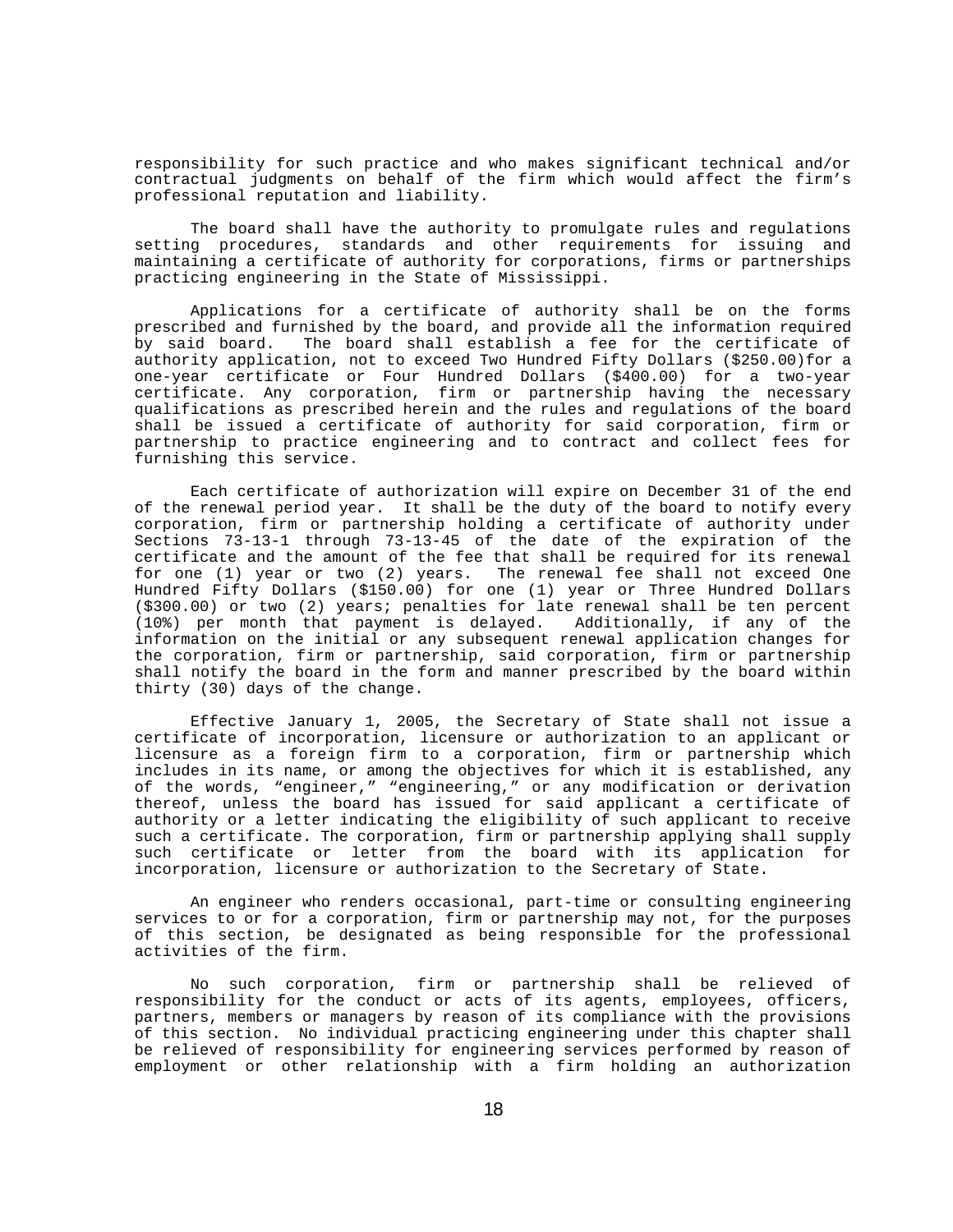certificate.

### **§73-13-45. Public Works.**

 (1)(a) Neither the state, nor any of its political subdivisions, such as a county, city or town, shall award construction contracts of any public work involving the practice of engineering or architecture unless the plans, specifications and estimates have been prepared and such work supervised by a registered professional engineer or architect; however, nothing in this subsection shall be held to apply to such public work in which the expenditure does not exceed One Hundred Thousand Dollars (\$100,000.00).

 (b) The state and any of its political subdivisions, such as a county, city or town, may engage in construction of public buildings involving the practice of engineering or architecture and using political subdivision work forces without the supervision of a licensed professional engineer or architect, provided that the total cost of the public building does not exceed One Hundred Fifty Thousand Dollars (\$150,000.00). This paragraph (1)(b) shall not supersede any rules and regulations promulgated by the State Department of Health and the Department of Environmental Quality.

 (2)(a) In the awarding of public contracts for professional engineering services, preference shall be given to resident professional engineers over those nonresident professional engineers domiciled in a state having laws which grant a preference to the professional engineers who are residents of that state. Nonresident professional engineers shall be awarded Mississippi public contracts only on the same basis as the nonresident professional's state awards contracts to Mississippi professional engineers under similar circumstances. When a nonresident professional engineer submits a proposal for a public project, he shall attach thereto a copy of his resident state's current statute, resolution, policy, procedure or executive order pertaining to such state's treatment of nonresident professional engineers. Resident professional engineers actually domiciled in Mississippi, be they corporate, individuals or partnerships, shall be granted preference over nonresidents in the awarding of contracts in the same manner and to the same extent as provided by the laws of the state of domicile of the nonresident. As used in this section, the term "resident professional engineer" includes a nonresident person, firm or corporation that has been qualified to do business in this state and has maintained a permanent full-time office in the State of Mississippi for not less than two (2) years prior to submitting a proposal for a public project, and the subsidiaries and affiliates of such a person, firm or corporation.

(b) The provisions of this subsection shall not apply to any contract for any project upon which federal funds would be withheld because of the preference requirements of this subsection.

(c) Any contract, agreement or arrangement for professional engineering services negotiated, made or entered into, directly or indirectly, by the state, counties, municipalities, or any political subdivision thereof, or by any special districts, which is in any way in violation of the provisions of this subsection is hereby declared to be void as contrary to the public policy of this state and shall not be given effect or enforced by any court of this state or by any of its officers or employees.

(d) Nothing in this subsection shall affect the validity of any contract in existence prior to July 1, 1989.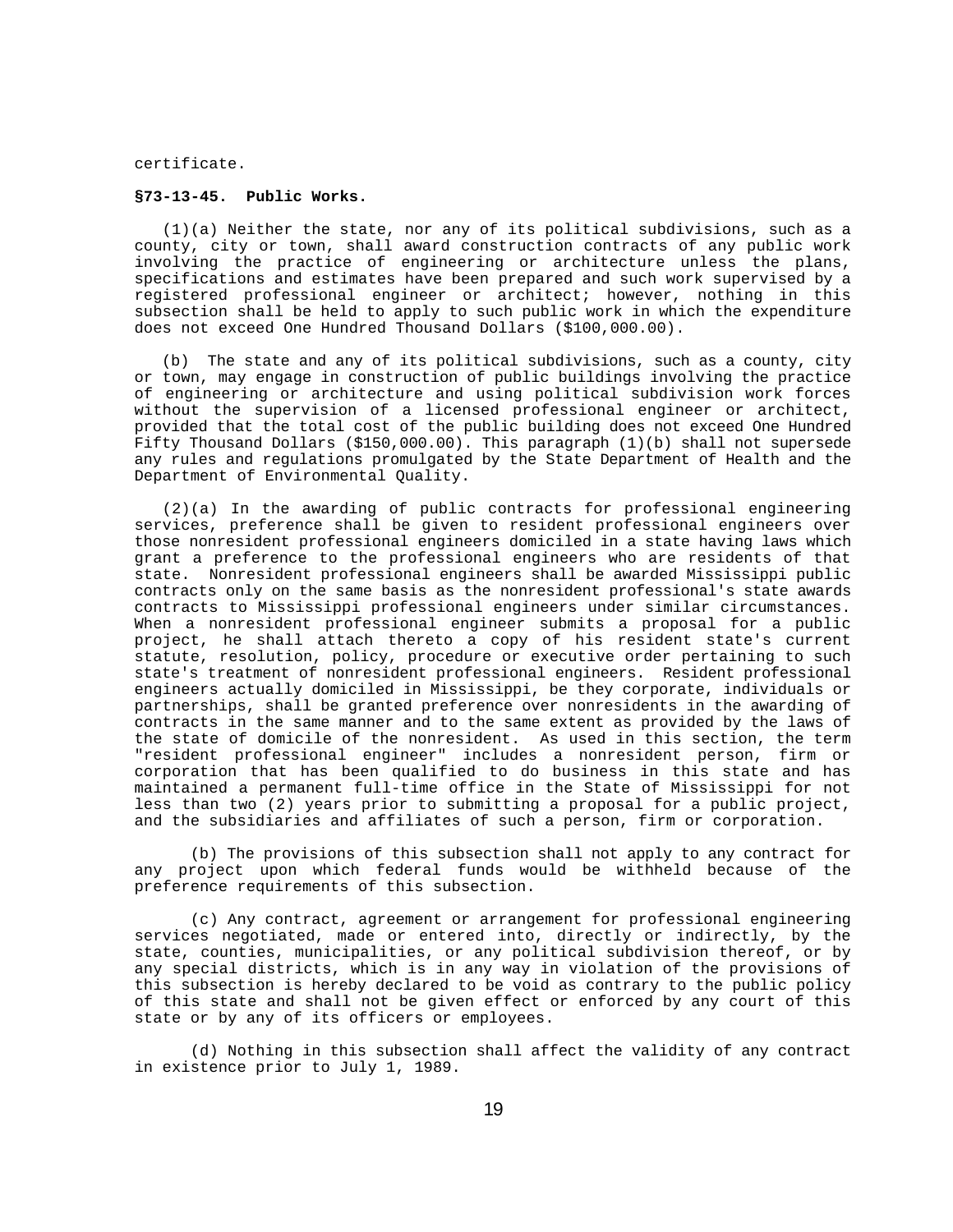(e) For purposes of this section, the term "professional engineering services" means those within the scope of the practice of professional engineering as defined by Sections 73-13-1 through 73-13-45, or those performed by any registered professional engineer in connection with professional employment or practice.

# **§73-13-71. Definitions.**

(1) The term "board," as used in Sections 73-13-71 through 73-13-105, shall mean the Board of Licensure for Professional Engineers and Surveyors as provided for in Section 73-13-5 of this chapter.

(2) The term "professional surveyor," as used in Sections 73-13-71 through 73-13-105, shall mean a person who engages in the practice of surveying as hereinafter defined, whether in an individual capacity, or in behalf of or as an employee of any state, county, or municipal authority of the State of Mississippi.

(3) The term "surveyor intern," as used in Sections 73-13-71 through 73- 13-105, shall mean a candidate for licensure as a professional surveyor who has successfully passed the fundamentals of land surveying examination, has met the requirements of the board for enrollment, has received from the board a certificate stating that he has successfully passed this portion of the professional land surveying examinations and has been enrolled as a surveyor intern.

(4) The practice of "surveying," within the meaning and intent of Sections 73-13-71 through 73-13-105, shall mean providing professional services such as consultation, investigation, testimony evaluation, expert technical testimony, planning, mapping, assembling and interpreting reliable scientific measurement and information relative to the location, size, shape or physical features of the earth, improvements on the earth, the space above the earth, or any part of the earth, utilization and development of these facts and interpretation into an orderly survey map, plan or report and in particular, the retracement of or the creating of land boundaries and descriptions of real property.

The practice of surveying includes, but is not limited to, any one or more of the following:

(a) Locating, relocating, establishing, reestablishing, laying out or retracing any property boundary or easement.

(b) Making any survey for the subdivision of any tract of land, including rights-of-way and easements.

(c) Determining, by the use of principles of surveying, the position for any survey monument or reference point; or setting, resetting or replacing any such monument or reference point, commonly known as control surveys.

(d) Creating, preparing or modifying electronic or computerized data,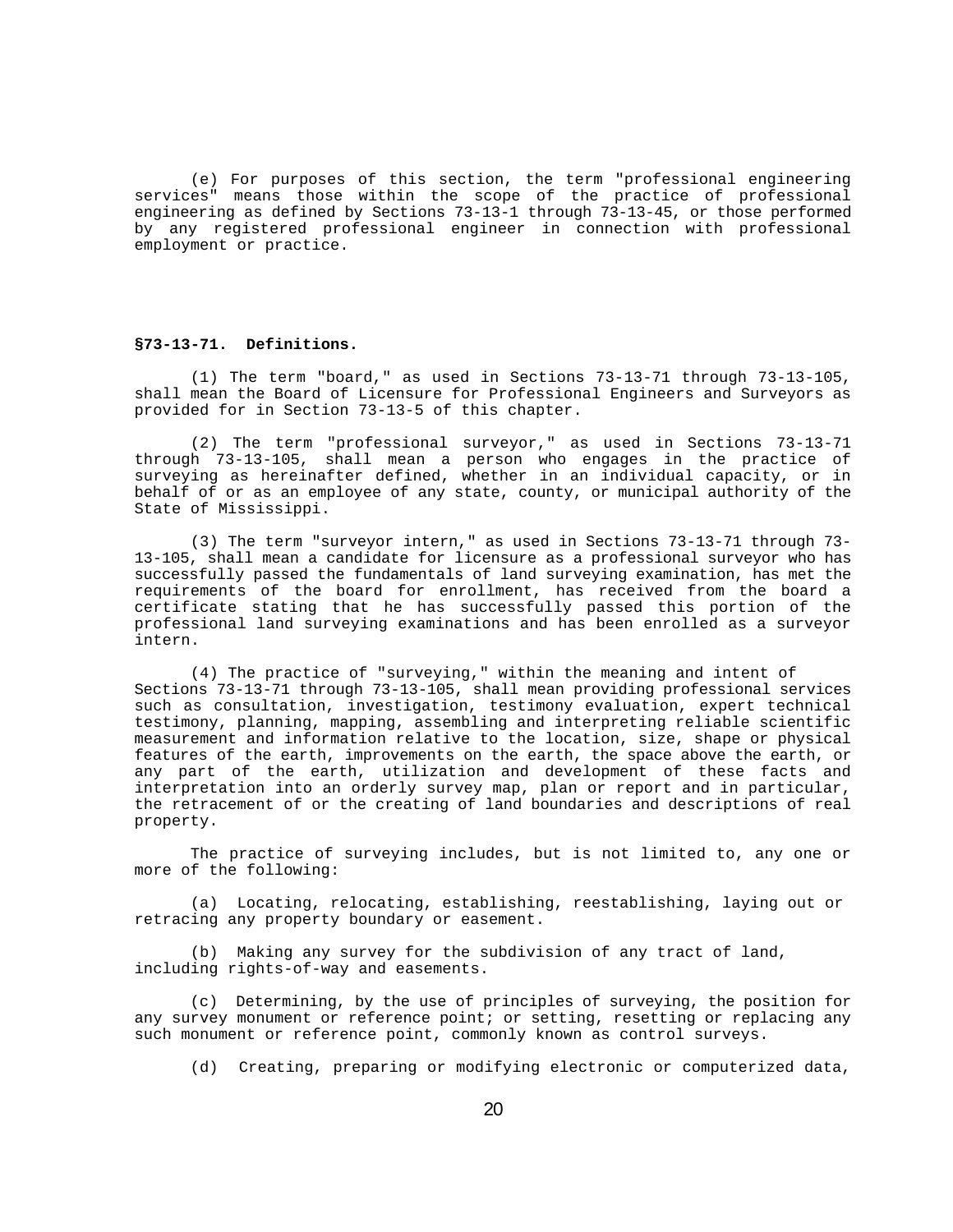including land information systems and geographic information systems, relative to the performance of the activities in the above-described paragraphs (a) through (c).

# **§73-13-73. Persons practicing surveying required to be licensed.**

No person shall practice surveying without having first been duly and regularly licensed by the Board of Licensure for Professional Engineers and Surveyors as a professional surveyor as required by Sections 73-13-71 through 73-13-105, nor shall any person practice surveying whose authority to practice is revoked by the said board.

The practice of surveying, which must be performed by or under the direct supervision of a professional surveyor and each map or drawing of which must be stamped with the seal of said licensee as provided in Section 73-13-83, includes, but is not limited to, the following: property and boundary surveys; subdivision surveys and plats; public land surveys; easement surveys; right-ofway surveys; lease surveys; and all other surveys that require the establishment or reestablishment of property boundaries.

Duties within both the practice of surveying and the practice of engineering, which must be performed by or under the direct supervision of a professional surveyor or a professional engineer and each map, drawing or report of which must be stamped with the seal of said licensee as provided in Sections 73-13-29 and 73-13-83, include, but are not limited to, the following:

(a) Determining the configuration or contour of the earth's surface or the position of fixed objects thereon, commonly known as topographical surveys and as-built surveys (excluding the location of property boundaries);

(b) Performing geodetic surveying which includes surveying for determination of the size and shape of the earth utilizing angular and linear measurements through spatially oriented spherical geometry;

(c) Determining, by the use of principles of surveying, the position for any survey control (nonboundary) monument or reference point; or setting, resetting or placing any such monument or reference point; and

(d) Creating, preparing or modifying electronic or computerized data, including land information systems, and geographic information systems, relative to the performance of the activities in the above-described paragraphs (a) through (c).

# **§73-13-75. Granting further powers to State Board of Licensure for Professional Engineers and Surveyors.**

The Mississippi Board of Licensure for Professional Engineers and Surveyors is hereby authorized and empowered to examine applicants for registration to practice surveying; to license and issue certificates of licensure to all applicants whom it deems qualified to practice surveying in accordance with Sections 73-13-71 through 73-13-105; and to revoke certificates of licensure for just cause as provided for in Sections 73-13-71 through 73-13- 105.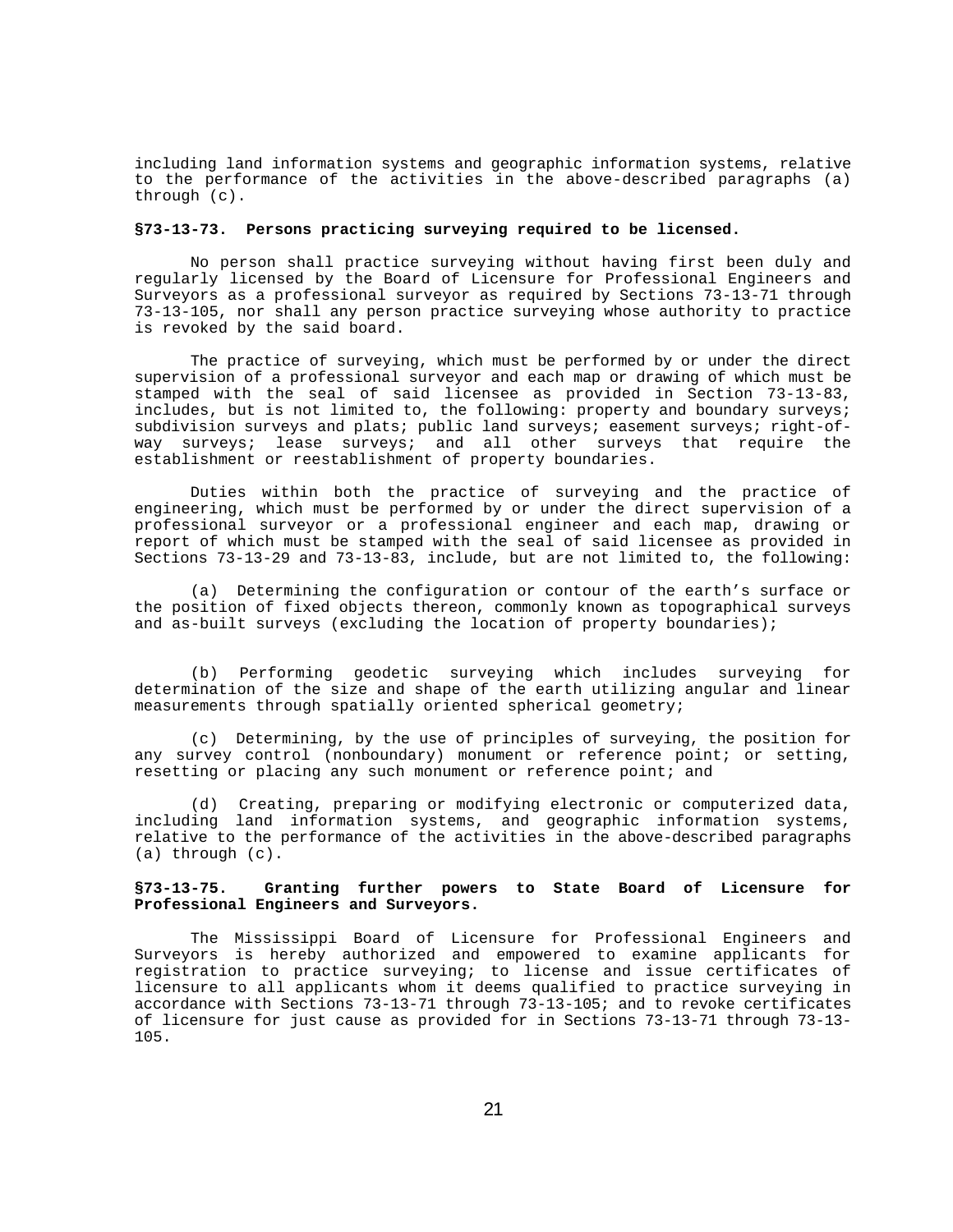# **§73-13-77. Qualifications of applicant as professional surveyor or surveyor intern.**

**(Through June 30, 2012, this section shall read as follows:)**

(1) The following shall be considered as minimum evidence satisfactory to the board that the applicant is qualified for licensure as a professional surveyor:

(a) The successful completion of a curriculum of two (2) scholastic years or more from a school or college approved by the board as of satisfactory standing, including the completion of approved courses in surveying and related subjects; a specific record of three (3) years of qualifying surveying experience indicating that the applicant is competent to practice surveying; and successfully passing examinations in surveying prescribed by the board; or

(b) A specific record of seven (7) years' or more experience in surveying work of a character satisfactory to the board and indicating that the applicant is competent to practice surveying; and successfully passing examinations in surveying prescribed by the board.

 (2) The following shall be considered as minimum evidence satisfactory to the board that the applicant is qualified for certification as a surveyor intern:

(a) The successful completion of two (2) scholastic years or more from a school or college approved by the board as of satisfactory standing, including the completion of approved courses in surveying and related subjects, and successfully passing an examination in the fundamentals of land surveying; or

(b) A specific record of three (3) years or more of qualifying surveying experience, and successfully passing an examination in the fundamentals of land surveying.

 (3) No person shall be eligible for licensure as a professional surveyor who is not of good character and reputation, as defined in the board's Code of Professional Conduct.

 **(From and after July 1, 2012, through June 30, 2016, this section shall read as follows:)**

(1)The following shall be considered as minimum evidence satisfactory to the board that the applicant is qualified for licensure as a professional surveyor:

(a) The successful completion of a curriculum of two (2) scholastic years or more from a school or college approved by the board as of satisfactory standing, including the completion of approved courses in surveying and related subjects; a specific record of three (3) years of qualifying surveying experience indicating that the applicant is competent to practice surveying; and successfully passing examinations in surveying prescribed by the board; or

(b) A specific record of seven (7) years' or more experience in surveying work of a character satisfactory to the board and indicating that the applicant is competent to practice surveying; and successfully passing examinations in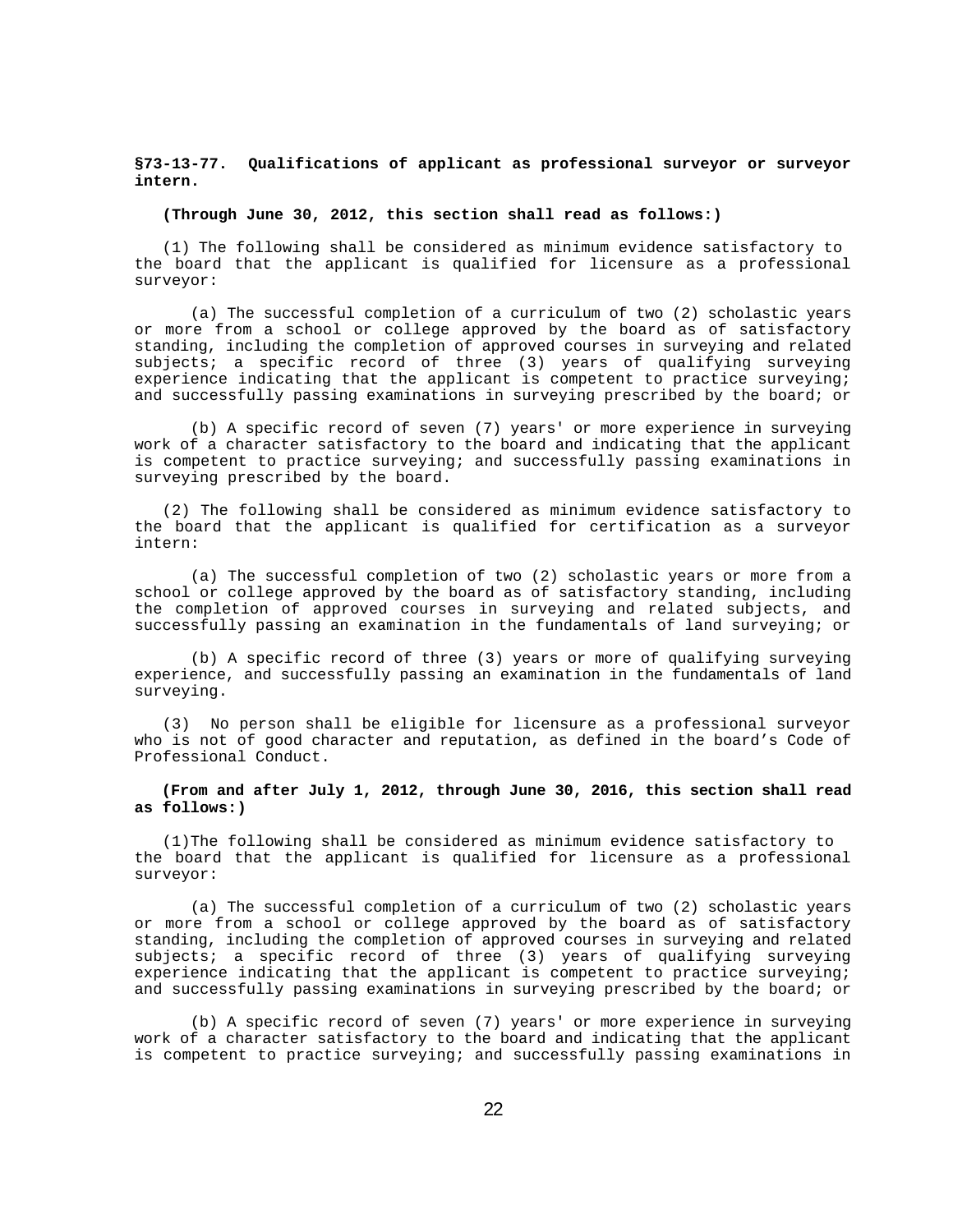surveying prescribed by the board.

(2)The following shall be considered as minimum evidence satisfactory to the board that the applicant is qualified for enrollment as a surveyor intern:

(a) (i) A Bachelor's degree in geomatics, surveying or surveying technology approved by the board consisting of a minimum of one hundred twenty (120) semester hours, or the equivalent, in surveying curriculum subjects; or

(ii) A Bachelor's degree in a related science curriculum defined by board rule consisting of sixty-two (62) semester hours in surveying curriculum subjects as defined by board rule; or

(iii) A Bachelor's degree in a related science curriculum defined by board rule; or

(iv) An associate degree, or its equivalent, in a curriculum approved by the board consisting of sixty-two (62) semester hours in surveying curriculum subjects as defined by board rule; or

(v) A high school diploma, or its equivalent, and a specific record of eight (8) years or more of qualifying surveying experience; and

(b) Successfully passing examinations in surveying fundamentals prescribed by the board.

 (3) No person shall be eligible for licensure as a professional surveyor who is not of good character and reputation, as defined in the board's Code of Professional Conduct.

# **(From and after July 1, 2016, this section shall read as follows:)**

(1)The following shall be considered as minimum evidence satisfactory to the board that the applicant is qualified for licensure as a professional surveyor:

(a) (i) A bachelor's degree in geomatics, surveying or surveying technology approved by the board consisting of a minimum of one hundred twenty (120) semester hours, or the equivalent, in surveying curriculum subjects and a specific record of four (4) years of qualifying surveying experience; or

(ii) A bachelor's degree in a related science curriculum defined by board rule, consisting of sixty-two (62) semester hours in surveying curriculum subjects as defined by board rule, and a specific record of five (5) years of qualifying surveying experience; or

(iii) A bachelor's degree in a related science curriculum defined by board rule, and a specific record of six (6) years of qualifying surveying experience; or

(iv) An associate degree, or its equivalent, in a curriculum approved by the board consisting of sixty-two (62) semester hours in surveying curriculum subjects as defined by board rule, and a specific record of seven (7) years or more of qualifying surveying experience; or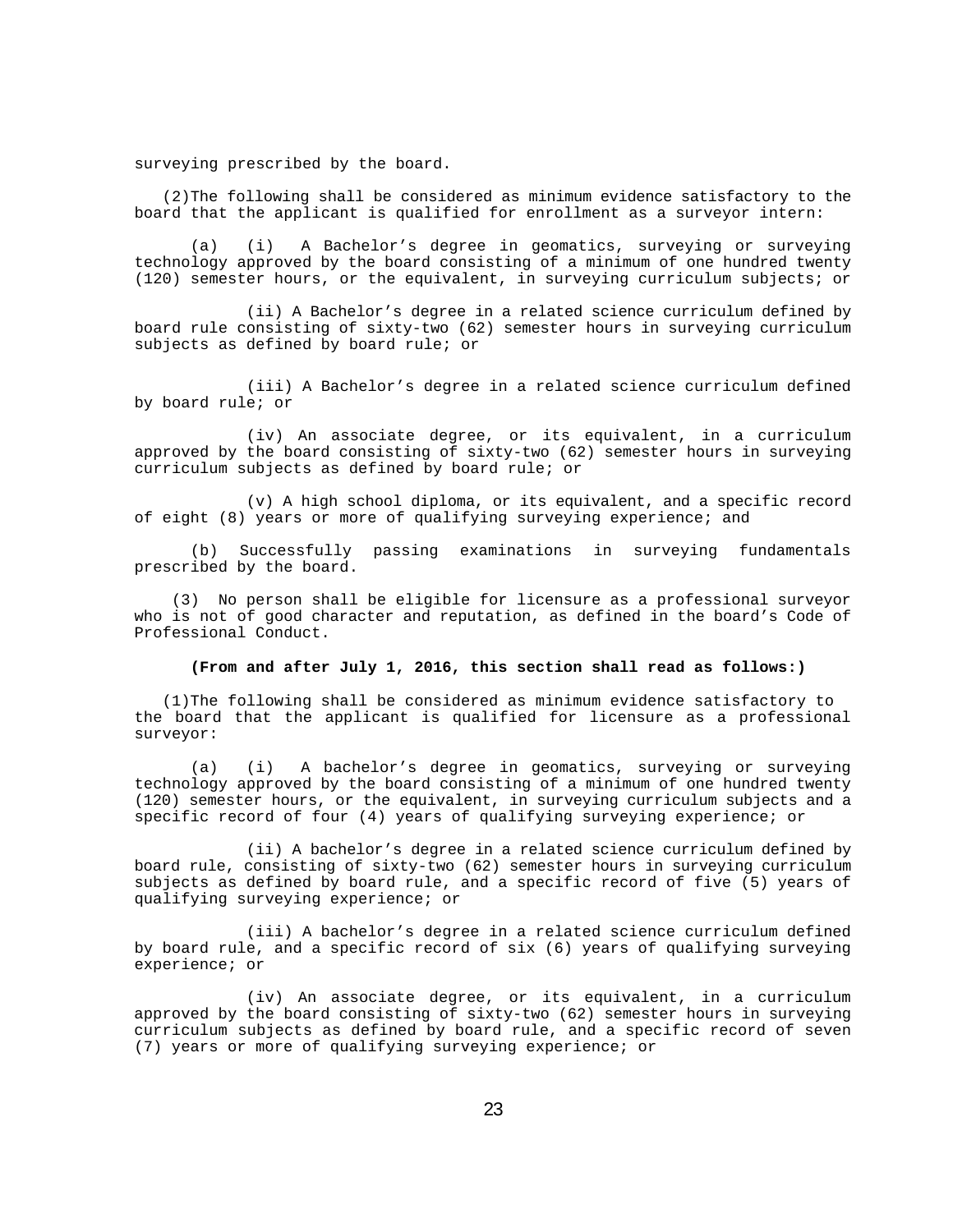(v) A high school diploma, or its equivalent, and a specific record of twelve (12) years or more of qualifying surveying experience; and

(b)successfully passing examinations in surveying prescribed by the board.

(2)The following shall be considered as minimum evidence satisfactory to the board that the applicant is qualified for enrollment as a surveyor intern:

(a) (i) A bachelor's degree in geomatics, surveying or surveying technology approved by the board consisting of a minimum of one hundred twenty (120) semester hours, or the equivalent, in surveying curriculum subjects; or

(ii) A bachelor's degree in a related science curriculum defined by board rule consisting of sixty-two (62) semester hours in surveying curriculum subjects as defined by board rule; or

(iii) A bachelor's degree in a related science curriculum defined by board rule; or

(iv) An associate degree, or its equivalent, in a curriculum approved by the board consisting of sixty-two (62) semester hours in surveying curriculum subjects as defined by board rule; or

(v) A high school diploma, or its equivalent, and a specific record of eight (8) years or more of qualifying surveying experience; and

(b) Successfully passing examinations in surveying fundamentals prescribed by the board.

 (3) No person shall be eligible for licensure as a professional surveyor who is not of good character and reputation, as defined in the board's Code of Professional Conduct.

### **§73-13-79. Application and licensure fees.**

Application for enrollment as a surveyor intern or for licensure as a professional surveyor shall be on forms prescribed and furnished by the board, shall contain statements made under oath showing the applicant's education and a detailed summary of the applicant's qualifying experience. Applications for licensure or relicensure as a professional surveyor shall also contain not less than five (5) references, of whom three (3) or more shall be professional surveyors having personal knowledge of the applicant's surveying experience.

The application fee for licensure as a professional surveyor shall be determined by the board but shall not exceed Seventy-five Dollars (\$75.00), which fee shall accompany the application.

The application fee for enrollment as a surveyor intern shall be determined by the board, but shall not exceed Twenty-five Dollars (\$25.00), which fee shall accompany the application.

Whenever an applicant is cited to an examination or reexamination, an additional fee equal to the actual cost of the examination shall be paid by the applicant.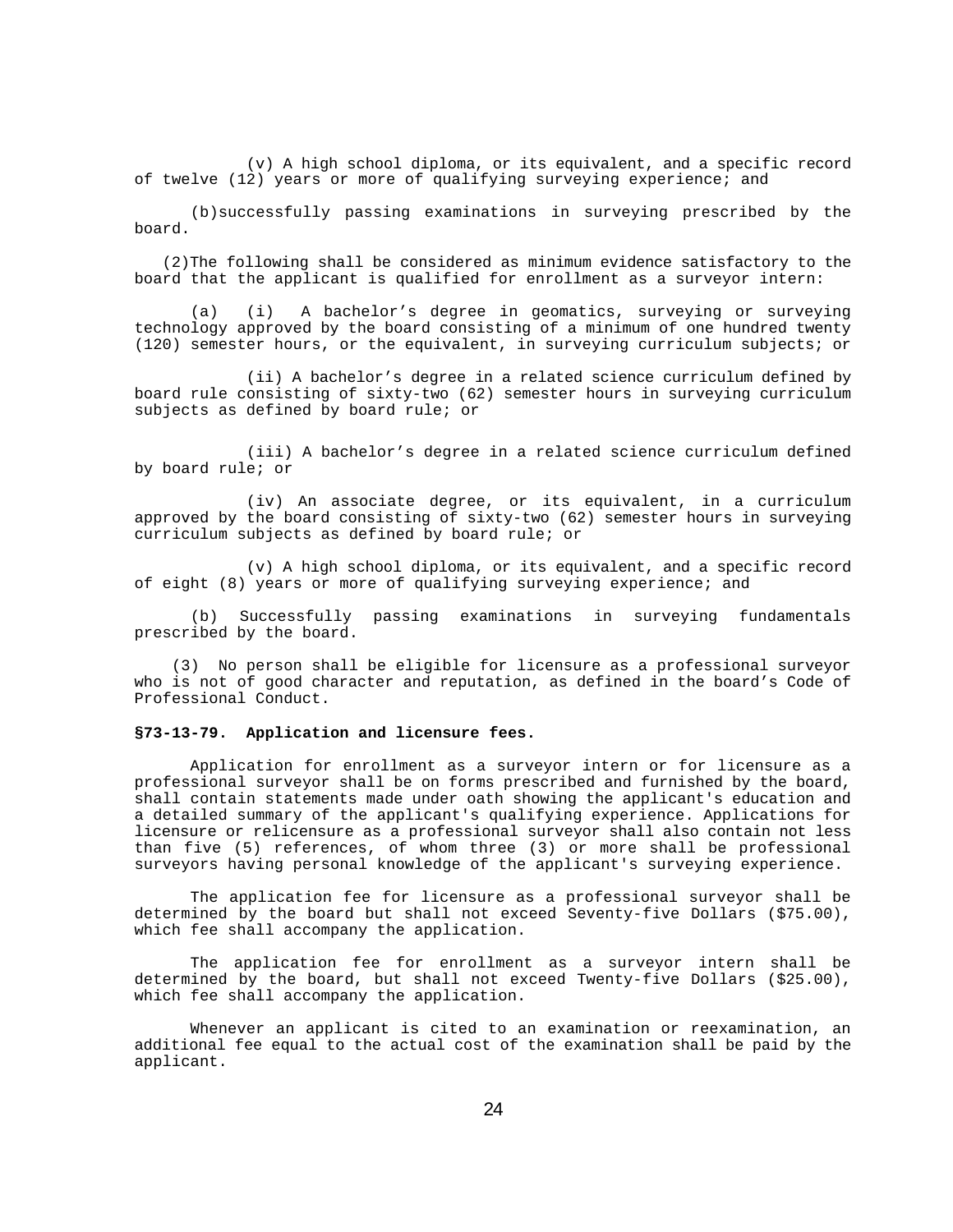### **§73-13-81. Examinations.**

Examinations shall be required for enrollment as a surveyor intern and licensure as a professional surveyor. The examinations shall be held at such time and place as the board may determine.

The scope of the examinations and the methods and procedures shall be prescribed by the board with special reference to the applicant's ability to exercise direct control and personal supervision of all surveying functions.

The board shall cite applicants to examinations in accordance with its rules and regulations.

# **§73-13-83. Certificates; seals.**

The board shall issue a certificate, upon payment of the required fee, to any applicant who, in the opinion of the board, has satisfactorily met all requirements therefor. In the case of licensed professional surveyors, the certificate shall authorize the "practice of surveying." In the case of a certificate shall authorize the "practice of surveying." surveyor intern, the certificate shall state that the applicant has successfully passed the examination in fundamental land surveying subjects required by the board and has been enrolled as a "surveyor intern." Certificates shall show the full name of the professional surveyor or surveyor intern, shall have a serial number and shall be signed by the president and the secretary of the board under seal of the board.

The issuance of a certificate of licensure by this board shall be prima facie evidence that the person named therein is entitled to all the rights and privileges of a licensed professional surveyor, while the said certificate remains unrevoked or unexpired.

Each person licensed as a professional surveyor after June 30, 1991, but prior to July 1, 2004, shall, upon licensure, obtain a seal of the design authorized by the board, bearing the licensee's name and the legend "Registered Professional Land Surveyor." Each person licensed as a professional surveyor after June 30, 1991, but prior to July 1, 2004, who is also licensed as a professional engineer in accordance with Sections 73-13-1 through 73-13-45 may also obtain one (1) seal bearing the licensee's name and the legend "Registered Professional Engineer and Professional Land Surveyor." Any person who, before July 1, 1991, but prior to July 1, 2004, was licensed under this chapter as a land surveyor or as both a professional engineer and a land surveyor may continue to use the seal or seals that he obtained and that were authorized by the board to be used by such person before July 1, 1991. From and after July 1, 2004, each person licensed as a professional surveyor shall, upon licensure, obtain a seal of the design and authorized by the board, bearing the licensee's name and the legend "Professional Surveyor." From and after July 1, 2004, each person licensed as a professional surveyor, who is also licensed as a professional engineer, may also obtain a seal bearing the licensee's name and the legend "Professional Engineer and Professional Surveyor.

Plats, maps and reports prepared by a licensee shall be stamped with the seal during the life of the licensee's certificate, but it shall be unlawful for anyone to stamp or seal any documents with the seal after the certificate of the licensee named thereon has expired or been revoked or suspended. It shall be unlawful for anyone other than the licensee to whom the seal has been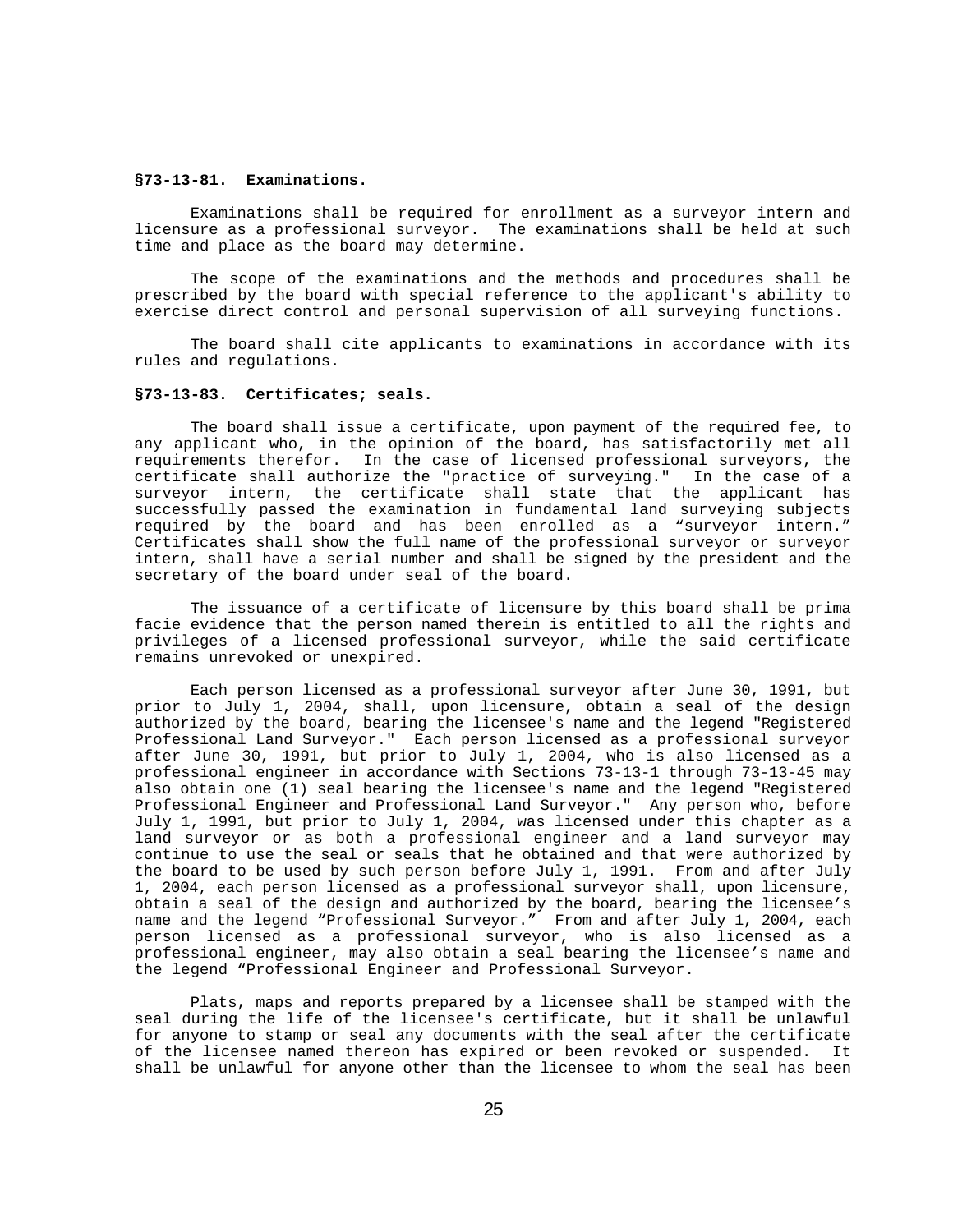issued to stamp or seal any documents utilizing such seal.

# **§73-13-85. Expiration and renewals.**

Certificates of licensure shall expire on the last day of the month of December at the end of the renewal period following their issuance or renewal and shall become invalid on that date unless renewed. It shall be the duty of the board to notify every person licensed under Sections 73-13-71 through 73- 13-105 of the date of the expiration of his certificate and the amount of the fee that shall be required for its renewal for one (1) year or two (2) years; such notice shall occur at least one (1) month in advance of the date of the expiration of said certificate. Renewal may be affected at any time during the month of December by the payment of a fee not to exceed Fifty Dollars (\$50.00)or One Hundred Dollars (\$100.00) if renewals are for two (2) years. A person who is licensed as a professional surveyor and as a professional engineer may effect both renewals by the payment of a single fee not to exceed Seventy-five Dollars (\$75.00), or One Hundred Fifty Dollars (\$150.00) if renewals are for two (2) years. The failure on the part of any licensee to renew his certificate annually or biennially in the month of December as required above shall not deprive such person of the right of renewal, but the fee to be paid for the renewal of a certificate after the month of December shall be increased ten percent (10%) for each month that payment of renewal is delayed; however, the maximum fee for delayed renewal shall not exceed five (5) time the normal renewal fee.

If a certificate has expired for six (6) months or more, the licensee shall be required to submit a new application, paying back fees and submitting proof of continuing professional competency compliance. If the certificate has expired for five (5) years or more, in addition to submitting a new application and proof of continuing professional competency compliance, reexamination in the principles and practice may be required. The reexamination may be waived by the board provided the applicant has continued to practice under another jurisdiction from the date of expiration of his certificate.

### **§73-13-87. Acceptance of certificates from other states, territories, and countries.**

The board may, upon application therefor and the payment of a fee to be determined by the board, issue a certificate of licensure as a professional surveyor to any person who holds a certificate of licensure issued to him by the proper authority of any state or territory or possession of the United States, or of any country, provided that the applicant's qualifications meet the requirements of Sections 73-13-71 through 73-13-105 and the rules established by the board.

# **§73-13-89. Disciplinary actions.**

The powers and duties of the board regarding disciplinary actions against any person, including nonlicensees, accused of violating any of the laws of the State of Mississippi regarding the practice of surveying or the rules, regulations, bylaws, or standards of conduct and ethics pertaining thereto as duly promulgated by the board, as well as the procedures for conducting said disciplinary proceedings, the penal sanctions available to the board in the event the charges are established, and the procedures for appeal from such actions of the board shall be the same as those set forth in Section 73-13-37 and 73-131-39 regarding actions against persons charged with similar violations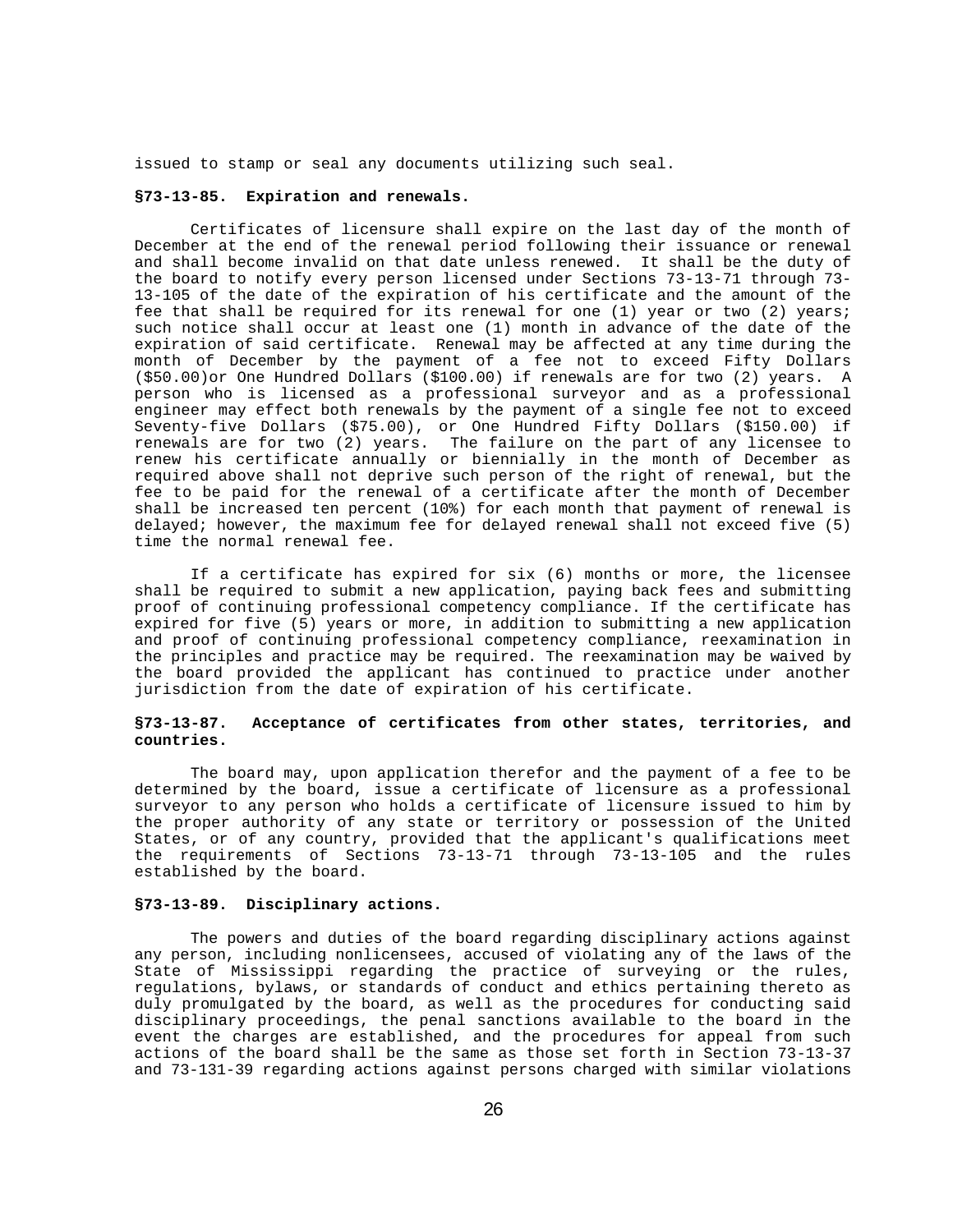related to the practice of engineering.

# **§73-13-93. Appeals.**

Any person who may feel aggrieved by an action of the board denying or revoking his certificate of licensure or relicensure as a professional surveyor or enrollment as surveyor intern may appeal therefrom to the chancery court of the county of residence of such person and, after full hearing, the court shall make such order sustaining or reversing the action of the board as it may seem just and proper. However, in case of a nonresident licensee or applicant, such appeal shall be taken or made to the Chancery Court of the First Judicial District of Hinds County, Mississippi.

Actions taken by the board in suspending a certificate of licensure when required by Section 93-11-157 or 93-11-163 are not actions from which an appeal may be taken under this section. Any appeal of a suspension of a certificate that is required by Section 93-11-157 or 93-11-163 shall be taken in accordance with the appeal procedure specified in section 93-11-157 or 93-11-163, as the case may be, rather than the procedure specified in this section.

#### **§73-13-95. Violations and penalties.**

Any person who shall practice, or offer to practice, surveying in this state without being licensed in accordance with the provisions of Sections 73- 13-71 through 73-13-105, or any person presenting or attempting to use as his own the certificate of licensure or the seal of another, or any person who shall give any false or forged evidence of any kind to the board or to any member thereof in obtaining a certificate of licensure, or any person who shall falsely impersonate any other licensee of like or different name, or any person who shall knowingly attempt to use a license which has been expired for more than twelve (12) consecutive months or revoked certificate of licensure, or any person who shall violate any of the provisions of Sections 73-13-71 through 73- 13-105, shall be guilty of a misdemeanor, and shall, upon conviction of a first offense of violating this section, be sentenced to pay a fine of not less than One Hundred Dollars (\$100.00), nor more than Five Thousand Dollars (\$5,000.00), and in addition thereto shall make restitution to the board for investigative expenses and court costs, or suffer imprisonment for a period of not exceeding three (3) months, or both. Upon any second and subsequent conviction of violating this section, such person shall be sentenced to pay a fine of not less than Five Thousand Dollars (\$5,000.00), nor more than Ten Thousand Dollars (S10,000.00), or by imprisonment in the county jail for not more than one (1) year, or both. The criminal penalties provided for in this section may be assessed in addition to those civil penalties provided for in Section 73-13-37.

Unless licensed in accordance with the provisions of Sections 73-13-71 through 73-13-105, no person shall:

(a) Directly or indirectly employ, use, cause to be used or make use of any of the following terms or any combination, variations or abbreviations thereof as a professional, business or commercial identification, title, name, representation, claim, asset or means of advantage or benefit: "surveyor," "professional surveyor," "licensed surveyor," "registered surveyor," "registered professional surveyor," "licensed professional surveyor," "surveyed," "surveying," "professional land surveyor," or "licensed professional land surveyor";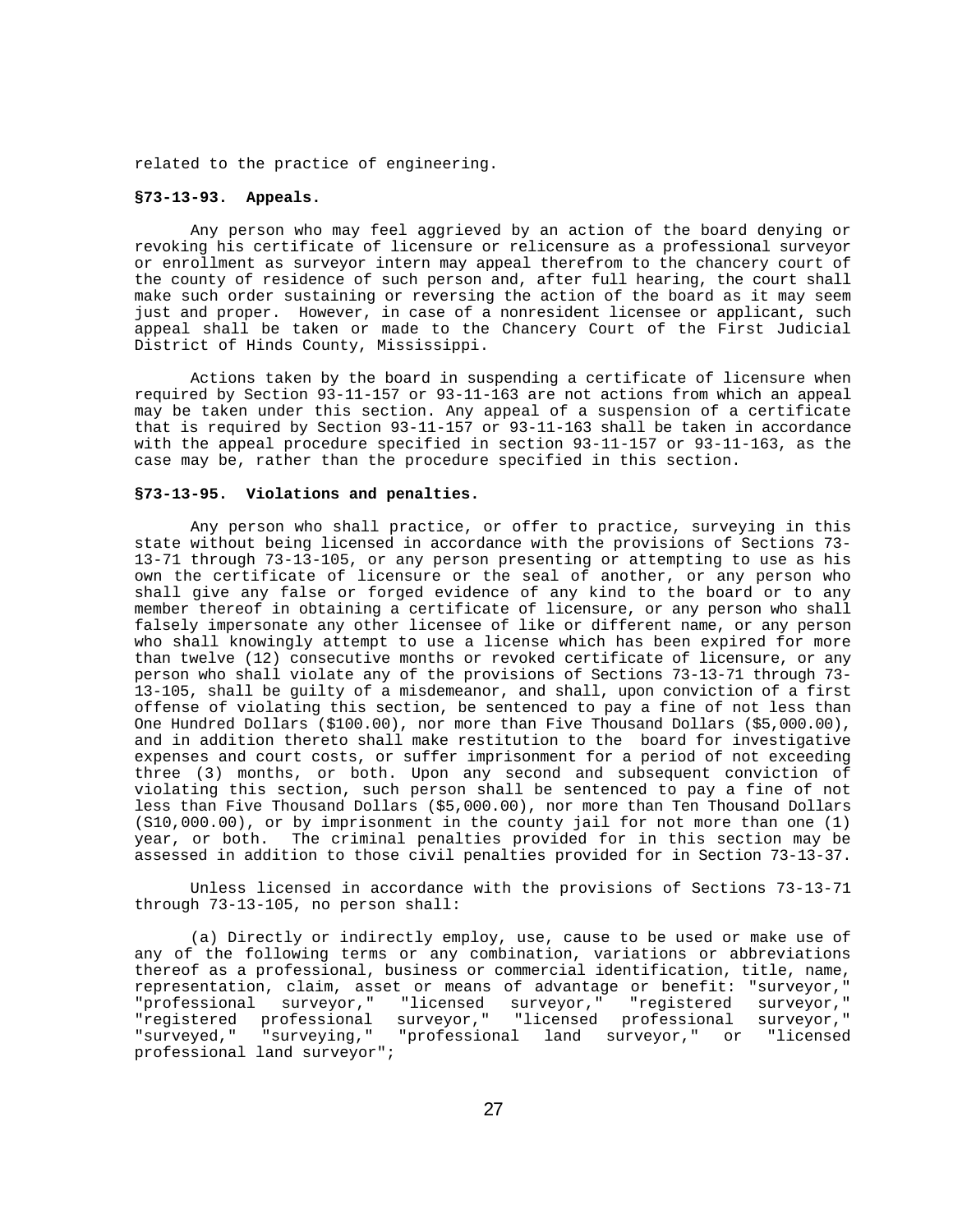(b) Directly or indirectly employ, use, cause to be used or make use of any letter, abbreviation, word, symbol, slogan, sign or any combinations or variations thereof, which in any manner whatsoever tends or is likely to create any impression with the public or any member thereof that any person is qualified or authorized to practice surveying; or

(c) Receive any fee or compensation or the promise of any fee or compensation for performing, offering or attempting to perform any service, work, act or thing which is any part of the practice of surveying.

Any person, firm, partnership, association or corporation which shall do, offer or attempt to do any one or more of the acts or things set forth in items (a) through (c) of the preceding paragraph shall be conclusively presumed and regarded as engaged in the practice of surveying.

It shall be the duty of all duly constituted officers of the law of this state, or any political subdivision thereof, to enforce the provisions of Sections 73-13-71 through 73-13-105 and to prosecute any persons violating<br>same. The Attorney General of the state or his assistant shall act as legal The Attorney General of the state or his assistant shall act as legal adviser of the board and render such legal assistance as may be necessary in carrying out the provisions of Sections 73-13-71 through 73-13-105.

#### **§73-13-97. Application of §73-13-77 through 73-13-105.**

Sections 73-13-71 through 73-13-105 shall not be construed to prevent or to affect:

(a) Other professions or trades. The practice of any other legally recognized profession or trade, including the practice of geology as regulated pursuant to Title 73, Chapter 63; or

(b) Employees and subordinates. The work of an employee or a subordinate of a person holding a certificate of licensure under Sections 73-13-71 through 73-13-105, providing such work does not include final decisions and is done under the direct responsibility, checking and supervision of a person holding a certificate of licensure under Sections 73-13-71 through 73-13-105; or

(c) Government officers and employees. The practice of officers and employees of the government of the United States while engaged within this state in the practice of surveying for said government; or

(d) Certain elected or appointed county surveyors. A county surveyor as provided for in Section 135 of the Mississippi Constitution, and Sections 19- 27-1 through 19-27-35 implementing the constitutional provision, who holds the office of county surveyor by either election or appointment, shall be exempt, through December 31, 1983, from the provisions of Sections 73-13-71 through 73- 13-105 insofar as his statutory duties within the boundaries of the county in which he is duly elected or appointed are concerned. From and after January 1, 1984, such surveyor shall not be exempt from the provisions of Sections 73-13- 71 through 73-13-105 unless he held the office of county surveyor by either election or appointment on December 31, 1983; or

(e) Employees of railroad, public service and/or utility companies. The work or practice of a regular employee of a railroad, or a public service company or public utility, by rendering to such company surveying service in connection with its facilities which are subject to regulation, supervision and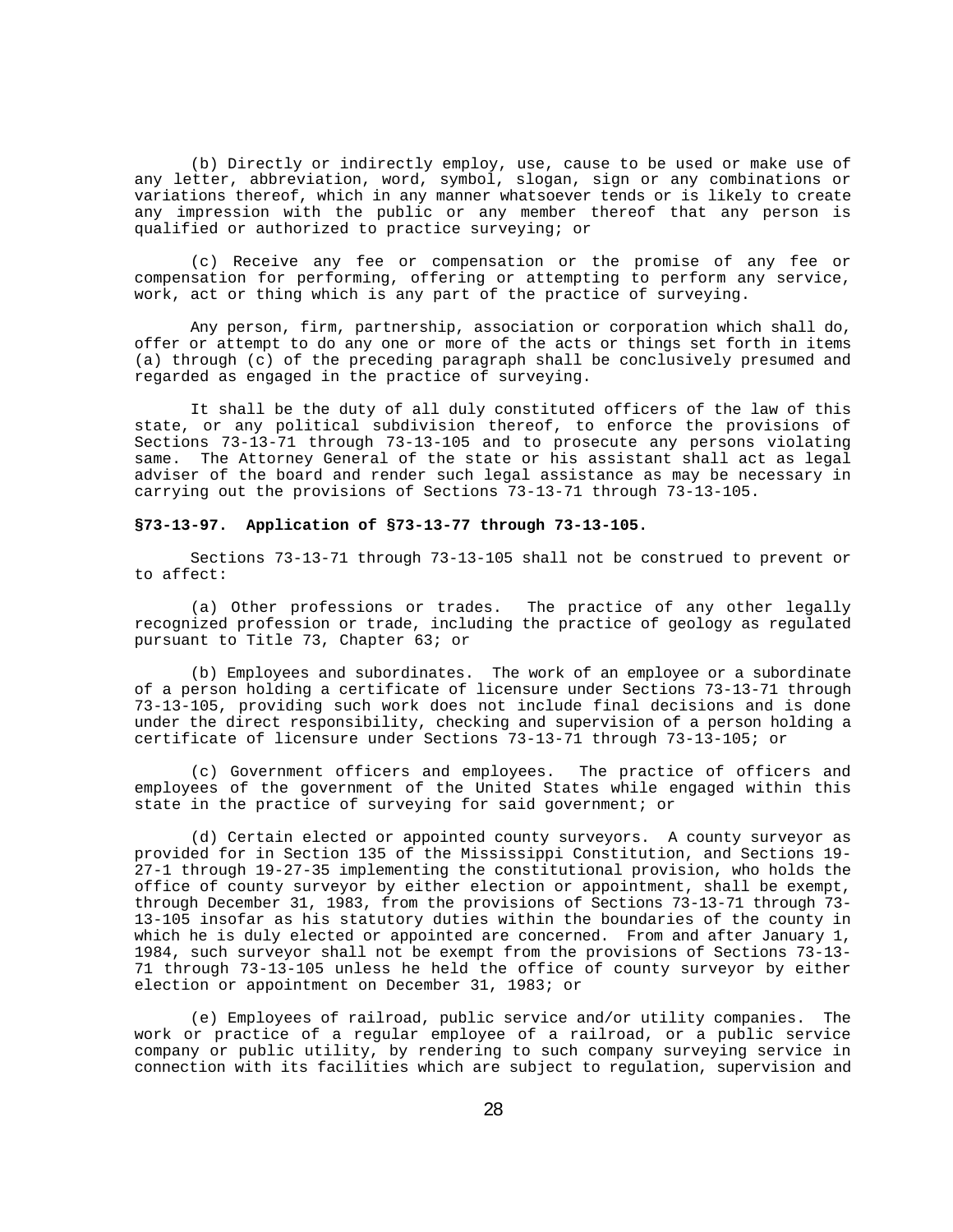control in order to safeguard life, health and property by the Public Service Commission or the Mississippi Department of Transportation of this state, shall be exempt so long as such person is thus actually and exclusively employed and no longer; or

(f) The work of a regular employee of a railroad, rendering to the railroad surveying services in connection with its facilities within the exclusive scope of his employment provided that:<br>(i) Any new right-of-way acquisiti

- Any new right-of-way acquisitions for construction of rail lines by class one railroads shall be surveyed and platted in compliance with the Mississippi Minimum Standards for Land Surveying by a Mississippi professional surveyor; and
- (ii) Upon the removal of track and disposition of an abandoned rail line the railroad shall retain and make available upon reasonable request from Mississippi licensed surveyors the railroad's valuation surveys for any such abandoned rail line.

(g) The practice of geologists performing geologic mapping insofar as such practice does not encompass tasks or projects included by statute in the scope of work comprising the practice of professional surveying as defined in Title 73, Chapter 13.

(h) Nothing in this chapter prohibits any municipality or county from creating maps for use in planning, zoning, taxing, elections, police or fire, E-911, public works, transportation or related activities. However, if any such document does not bear the seal and signature of a professional surveyor, the document shall not be considered to be certifiably accurate as to position or location, nor shall the document be considered to be an official survey.

### §**73-13-103. Immunity of land surveyors from criminal liability for trespass.**

(1) For the purposes of this section, the term "surveyor" means a licensed professional surveyor as defined in Section 73-13-71, and any person who is employed by or under the direct supervision of a professional surveyor licensed under Sections 73-13-71 through 73-13-97.

(2) A surveyor may enter in or upon public or private lands or waters, except buildings, while in the lawful performance of surveying duties without criminal liability for trespass; however a surveyor shall make a good faith attempt to announce and identify himself and his intentions before entering upon private property and must present documentation sufficient to identify him as a surveyor to anyone requesting such identification.

(3) The provisions of this section do not relieve a surveyor from any civil liability that otherwise is actionable at law or in equity, and do not relieve a surveyor from criminal liability for trespass if the entry in or upon the property extends beyond the property or area that is necessary to actually perform the surveying duties.

(4) Surveyors shall be personally liable for any damage caused to private property when exercising entry under this section. No cause of action shall lie against a landowner for damages to a surveyor while on such lands unless the damage is cause by the intentional tortious conduct of landowner or his agent.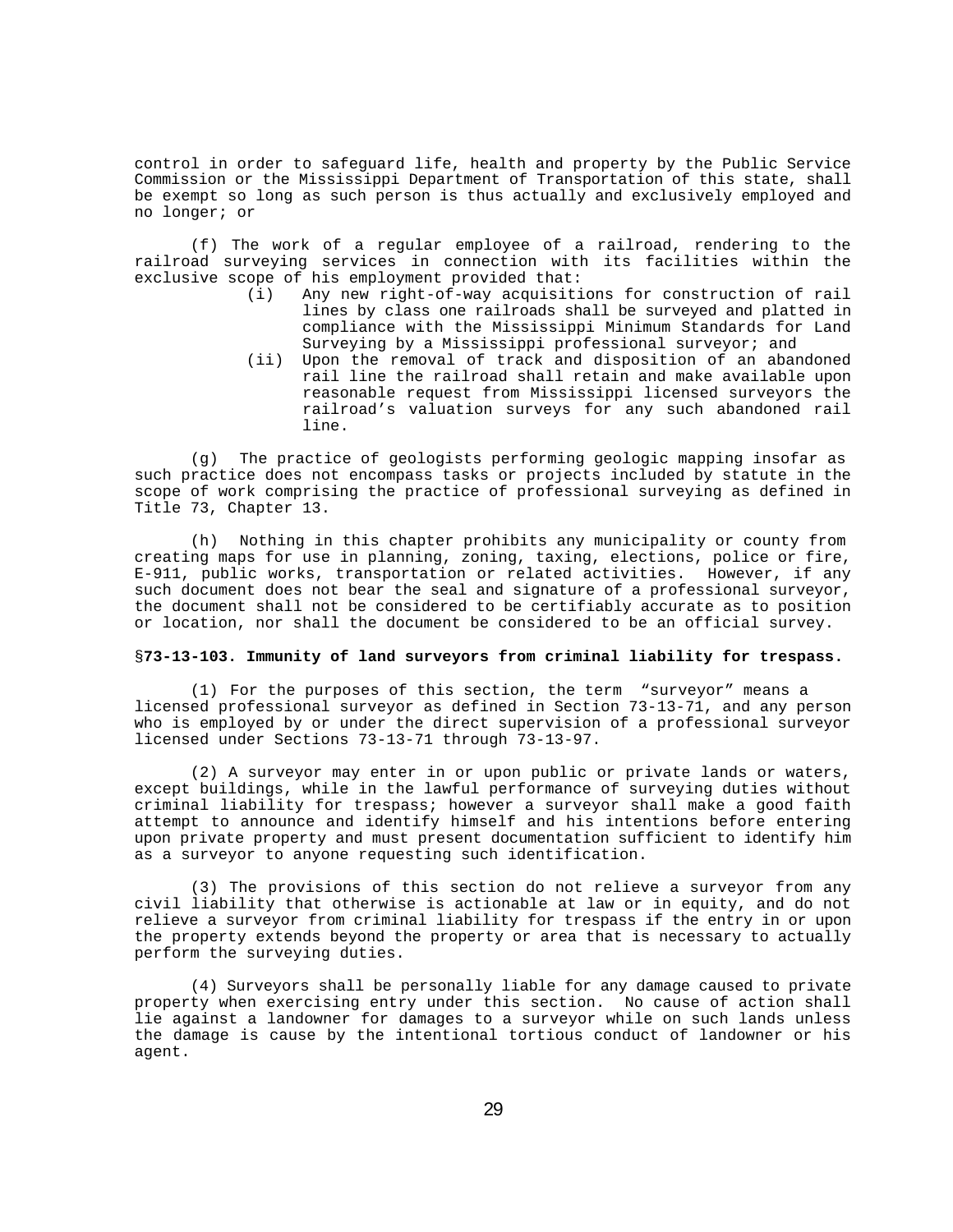### **§73-13-105. Certificate of Authority; corporations, firms, partnerships.**

As of January 1, 2005, no corporation, firm or partnership may engage in the practice of professional surveying in this state unless it has been issued a certificate of authority by the board. In order to qualify for a certificate of authority, a corporation, firm or partnership must have at least one (1) Mississippi-licensed professional surveyor as a principal officer or partner of the firm who has management responsibility for such practice.

The board shall have the authority to promulgate rules and regulations setting procedures, standards and other requirements for issuing and maintaining a certificate of authority for corporations, firms or partnerships practicing surveying in the State of Mississippi.

Applications for a certificate of authority shall be on the forms prescribed and furnished by the board, and provide all the information required The board shall establish a fee for the certificate of authority application, not to exceed Two Hundred Fifty Dollars (\$250.00) for a one-year certificate and Four Hundred Dollars (\$400.00) for a two-year certificate. Any corporation, firm or partnership having the necessary qualifications as prescribed herein and the rules and regulations of the board shall be issued a certificate of authority for said corporation, firm or partnership to practice surveying and to contract and collect fees for furnishing this service.

Each certificate of authorization will expire on December 31 of the end of the renewal period year. It shall be the duty of the board to notify every corporation, firm or partnership holding a certificate of authority under Sections 73-13-71 through 73-13-105 of the date of the expiration of the certificate and the amount of the fee that shall be required for its renewal for one (1) year or two (2) years. The renewal fee shall not exceed One Hundred Fifty Dollars (\$150.00) for one (1) year or Three Hundred Dollars  $( $300.00)$  for two  $(2)$  years; penalties for late renewal shall be ten percent  $(10*)$  per month that payment is delayed. Additionally, if any of the  $(10%)$  per month that payment is delayed. information on the initial or any subsequent renewal application changes for the corporation, firm or partnership, said corporation, firm or partnership shall notify the board in the form and manner prescribed by the board within thirty (30) days of the change.

Effective January 1, 2005, the Secretary of State shall not issue a certificate of incorporation, licensure or authorization to an applicant or licensure as a foreign firm to a corporation, firm or partnership which includes in its name, or among the objectives for which it is established, any of the words, "surveyor," "surveying," or any modification or derivation thereof, unless the board has issued for said applicant a certificate of authority or a letter indicating the eligibility of such applicant to receive such a certificate. The corporation, firm or partnership applying shall supply such certificate or letter from the board with its application for incorporation, licensure or authorization to the Secretary of State.

An surveyor who renders occasional, part-time or consulting surveying services to or for a corporation, firm or partnership may not, for the purposes of this section, be designated as being responsible for the professional activities of the firm.

No such corporation, firm or partnership shall be relieved of